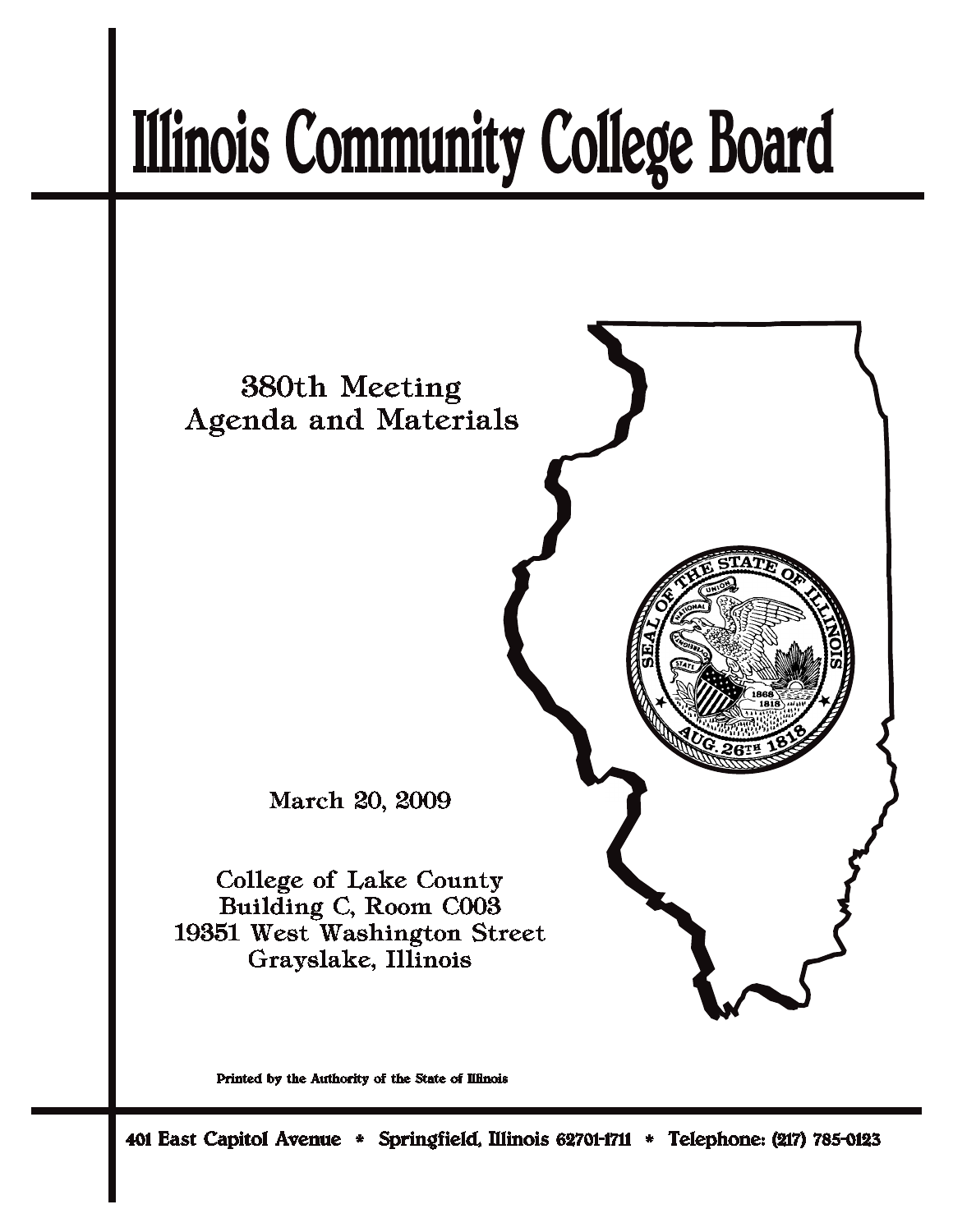# Agenda 380<sup>th</sup> Meeting of the Illinois Community College Board College of Lake County Grayslake, IL

#### March 20, 2009

#### *Committee Meetings*

March 11, 2009 at 1:00 p.m. - Academic Affairs and Student Relations Committee - *Via Conference Call* March 10, 2009 at 2:00 p.m. - Strategic Planning Committee - *Via Conference Call* March 16, 2009 at 1:30 p.m. - External Affairs Committee - *Via Conference Call* Budget and Finance Committee - *TBA*

|     |                                                                                                    | 9:00 a.m. - Board Meeting - Lower Level, Room C003                | Page     |  |  |
|-----|----------------------------------------------------------------------------------------------------|-------------------------------------------------------------------|----------|--|--|
| 1.  | Roll Call and Declaration of Quorum Allison Ray                                                    |                                                                   |          |  |  |
| 2.  | Announcements and Remarks by Guy H. Alongi, Chairman                                               |                                                                   |          |  |  |
| 3.  |                                                                                                    | <b>Board Member Comments</b>                                      |          |  |  |
| 4.  | Remarks by College of Lake County, Interim President, Jim Rock                                     |                                                                   |          |  |  |
| 5.  |                                                                                                    | <b>Committee Reports</b>                                          |          |  |  |
|     | 5.1                                                                                                | <b>Academic Affairs and Student Relations</b>                     |          |  |  |
|     | 5.2                                                                                                | <b>Budget and Finance</b>                                         |          |  |  |
|     |                                                                                                    | $A_{\cdot}$<br>Fiscal Year 2010 Budget Update Ellen Andres        |          |  |  |
|     | 5.3                                                                                                | <b>External Affairs</b>                                           |          |  |  |
|     | 5.4                                                                                                | Legislative Update Steve Morse<br>A.                              |          |  |  |
| 6.  |                                                                                                    | <b>Strategic Planning</b><br>President/CEO Report Geoff Obrzut    |          |  |  |
|     |                                                                                                    |                                                                   |          |  |  |
| 7.  | <b>Advisory Organizations</b>                                                                      |                                                                   |          |  |  |
|     | 7.1                                                                                                | Illinois Community College Trustees Association Mike Monaghan     |          |  |  |
|     | 7.2                                                                                                | Presidents Council Bob Mees                                       |          |  |  |
|     | 7.3                                                                                                | Illinois Community College Faculty Association Kathy Westman      |          |  |  |
|     | 7.4                                                                                                | Adult Education and Family Literacy Advisory Council Rebecca Hale |          |  |  |
|     | 7.5                                                                                                | Student Advisory Committee Christopher Brunson                    |          |  |  |
|     | 7.6                                                                                                | Latino Advisory Committee Jorge Nieto                             |          |  |  |
| 8.  | Transitional Initiatives for Developmental Education Update<br>Dr. Elaine Johnson and Brian Durham |                                                                   |          |  |  |
| 9.  | New Units of Instruction (ACTION) Elaine Johnson<br>$2 - 8$                                        |                                                                   |          |  |  |
| 10. | Illinois Community College Board Recognition of                                                    |                                                                   |          |  |  |
|     |                                                                                                    | <b>Community Colleges (ACTION) Elaine Johnson</b>                 | $9 - 10$ |  |  |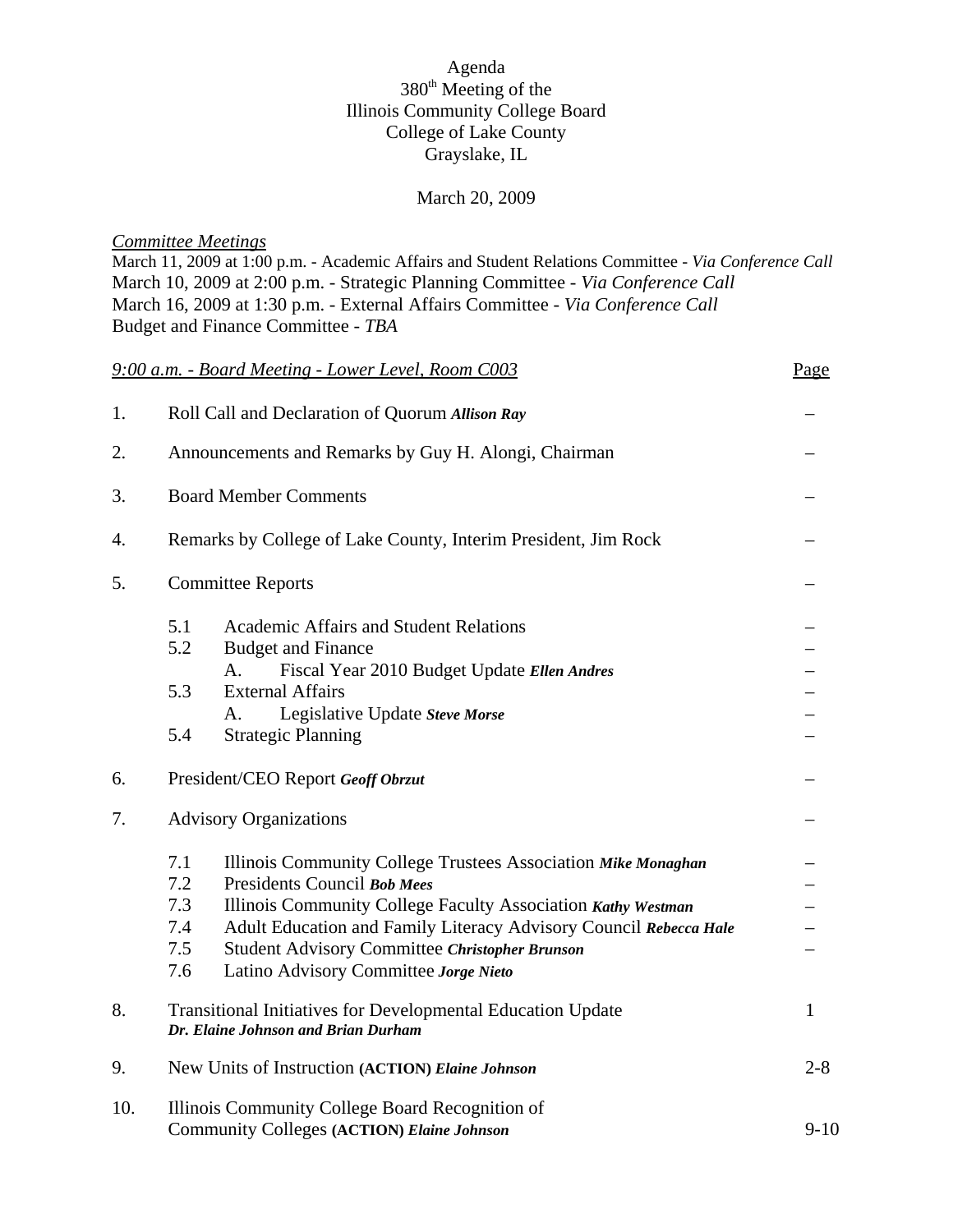#### Agenda 380<sup>th</sup> Meeting of the Illinois Community College Board

|     |                          |                                                                                             | Page      |
|-----|--------------------------|---------------------------------------------------------------------------------------------|-----------|
| 11. | Consent Agenda           |                                                                                             |           |
|     | 11.1                     | Minutes of the January 9, 2009 Meeting                                                      | 11-27     |
| 12. | <b>Information Items</b> |                                                                                             |           |
|     | 12.1<br>12.2             | <b>Fiscal Year 2009 Financial Statements</b><br>Summary of Capital Projects Approved by the | 28-31     |
|     |                          | President/CEO during Calendar Year 2008                                                     | $32 - 36$ |
| 13. | <b>Other Business</b>    |                                                                                             |           |
| 14. | <b>Executive Session</b> |                                                                                             |           |
| 15. | <b>Public Comment</b>    |                                                                                             |           |
| 16. | Adjournment              |                                                                                             |           |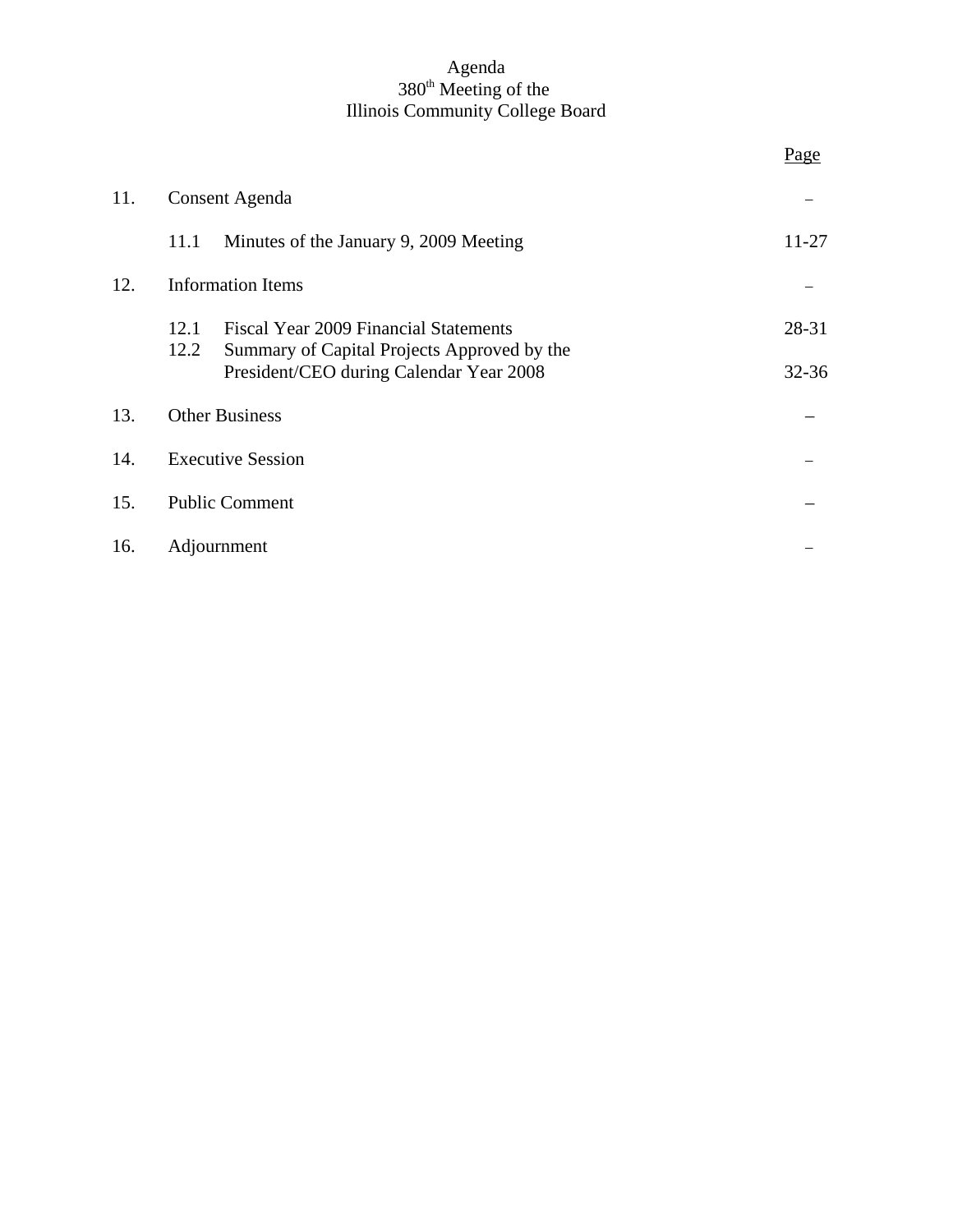# Illinois Community College Board

# **TRANSITIONAL INITIATIVES FOR DEVELOPMENTAL EDUCATION**

An update will be provided to the Board on developmental education enrollment numbers and on the transitional initiatives designed to help students transition from secondary education to postsecondary education and from pre-college to college-level coursework. The following initiatives will be discussed:

- The American Diploma Project
- The College and Career Readiness Initiative
- Perkins Programs of Study
- Joyce Shifting Gears Initiative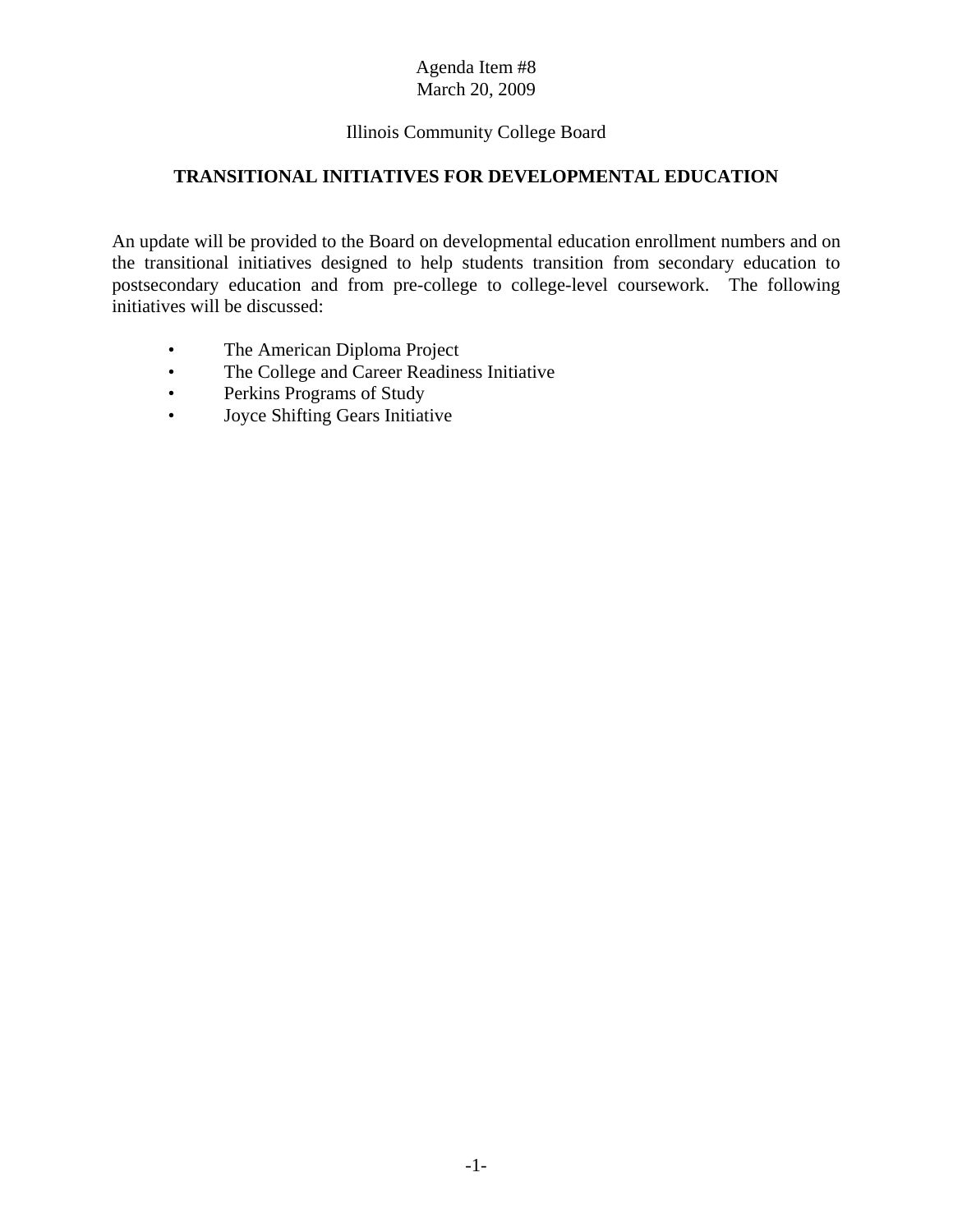# Illinois Community College Board

# **NEW UNITS OF INSTRUCTION**

The Illinois Community College Board is requested to approve new units of instruction for the following community colleges:

# **RECOMMENDED ACTION**

It is recommended that the following motion be adopted:

The Illinois Community College Board hereby approves the following new units of instruction for the community colleges listed below:

# **PERMANENT PROGRAM APPROVAL**

Danville Area Community College

< Horticulture Certificate - IDOC Statewide Model Curriculum (34 semester credit hours)

#### College of Lake County

- < Health and Wellness Promotion A.A.S. degree (60 semester credit hours)
- Nursing A.A.S. degree (64 semester credit hours)
- ▶ Trauma, Prevention and Victim Services A.A.S. degree (63 semester credit hours)
- < Trauma, Prevention and Victim Services Certificate (30 semester credit hours)

#### Lincoln Trail College

Process Technology A.A.S. degree (64 semester credit hours)

#### Olive-Harvey College

< Emergency Management A.A.S. degree (64 semester credit hours)

#### Triton College

< Associate of Arts in Teaching (A.A.T.) - Special Education degree (62 semester credit hours)

# **BACKGROUND**

**Danville Area Community College** is seeking approval to offer the "Horticulture" Certificate Statewide Model Curriculum for Department of Corrections. This 34 semester credit hour certificate program will prepare individuals for entry-level employment as horticulture technicians in a variety of landscaping, groundskeeping, greenhouse and nursery environments. Coursework includes turf grass management, landscape plant identification and maintenance, soils, greenhouse and nursery operations. No new faculty or new costs will be required to implement this program.

**College of Lake County** is seeking approval to offer a 60 semester credit hour Associate in Applied Science (A.A.S.) degree program entitled, "Health and Wellness Promotion". This program will prepare individuals for employment as health and fitness professionals who utilize a holistic approach to healthful living, treatment of illness and injury prevention. The curriculum was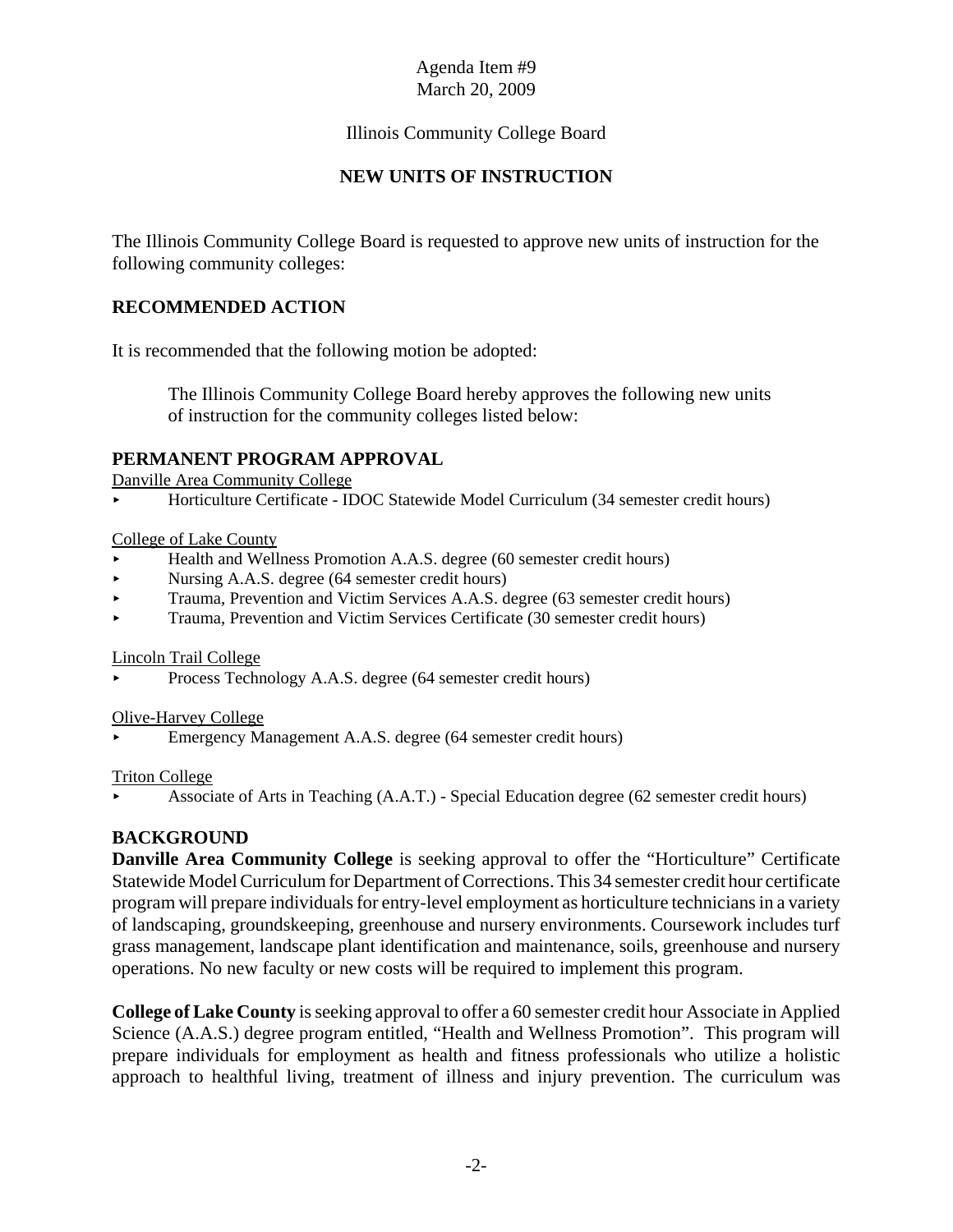developed according to competencies outlined by the American College of Sports Medicine (ACSM), Wellcoaches Corporation, and the International Coach Federation for health, wellness and fitness coaches. The curriculum consists of 16 semester credit hours of general education coursework, 17 semester credit hours of required career and technical education coursework, 9-15 semester credit hours in a technical speciality area, two (2) semester credit hours of work-based learning, and 10-16 semester credit hours of related technical electives. The career and technical component of this curriculum includes required coursework in introduction to business and small business management, health and nutrition, contemporary health issues, wellness coaching, first and CPR. The curriculum also includes a required focus and related electives in one of three specialties: personal training, massage therapy or wellness coaching. Graduates of this program will be prepared for the Certified Personal Trainer (CPT) examination available through the ACSM. Assessment of student learning objectives will be achieved through observation and evaluation of the student's performance during the work-based learning experience, as well as through a review of the student's educational portfolio.

Labor market information provided by the college supports the interest in and the need for a formalized two-year training program in this field of study. In addition to the proposed degree program, the college's request includes two related certificate programs. According to the Illinois Department of Employment Security, demand for "fitness workers" throughout Illinois is expected to increase by 20.41 percent through 2016. The college anticipates an enrollment of five (5) fulltime and five (5) part-time students the first year, increasing to 15 full-time and 15 part-time students by the third year for the degree program. All three programs will require one (1) existing full-time, 10 existing part-time, and three (3) new part-time faculty the first year. Adequate classroom and laboratory facilities for these programs are already in place. Costs for implementing the degree and related certificates are approximately \$59,500 the first year, \$67,537 the second year, and \$65,912 the third year. These costs reflect the initial purchase and maintenance for equipment.

**College of Lake County** is seeking approval to offer a 64 semester credit hour Associate in Applied Science (A.A.S.) degree program in "Nursing". This program will prepare individuals for entry-level employment as nurses. The program was developed according to standards outlined by the Illinois Department of Finance and Professional Regulation (IDFPR) for nursing education programs. This program has been approved by IDFPR-Board of Nursing and is accredited by the National League for Nursing Accrediting Commission. The program will prepare graduates for taking the National Council Licensure Examination (NCLEX) for Registered Nursing. Once graduates have successfully completed this program and passed the credentialing exam, they are eligible for licensure/certification through IDFPR-Board of Nursing as a "Registered Nurse" in Illinois. The curriculum consists of 26 semester credit hours of required general education coursework, 35 semester credit hours of required career and technical education coursework and three (3) semester credit hours of related electives. The career and technical component of the curriculum includes coursework in foundational concepts of nursing practice, medical-surgical nursing, mental health nursing, family-centered nursing, pharmacology for nursing, and complex medical-surgical nursing and leadership, in addition to clinical laboratory experience which has been integrated into five of the six required nursing courses. Assessment of student learning objectives will be accomplished through observation of the student during clinical experiences and pre-testing for the NCLEX exam.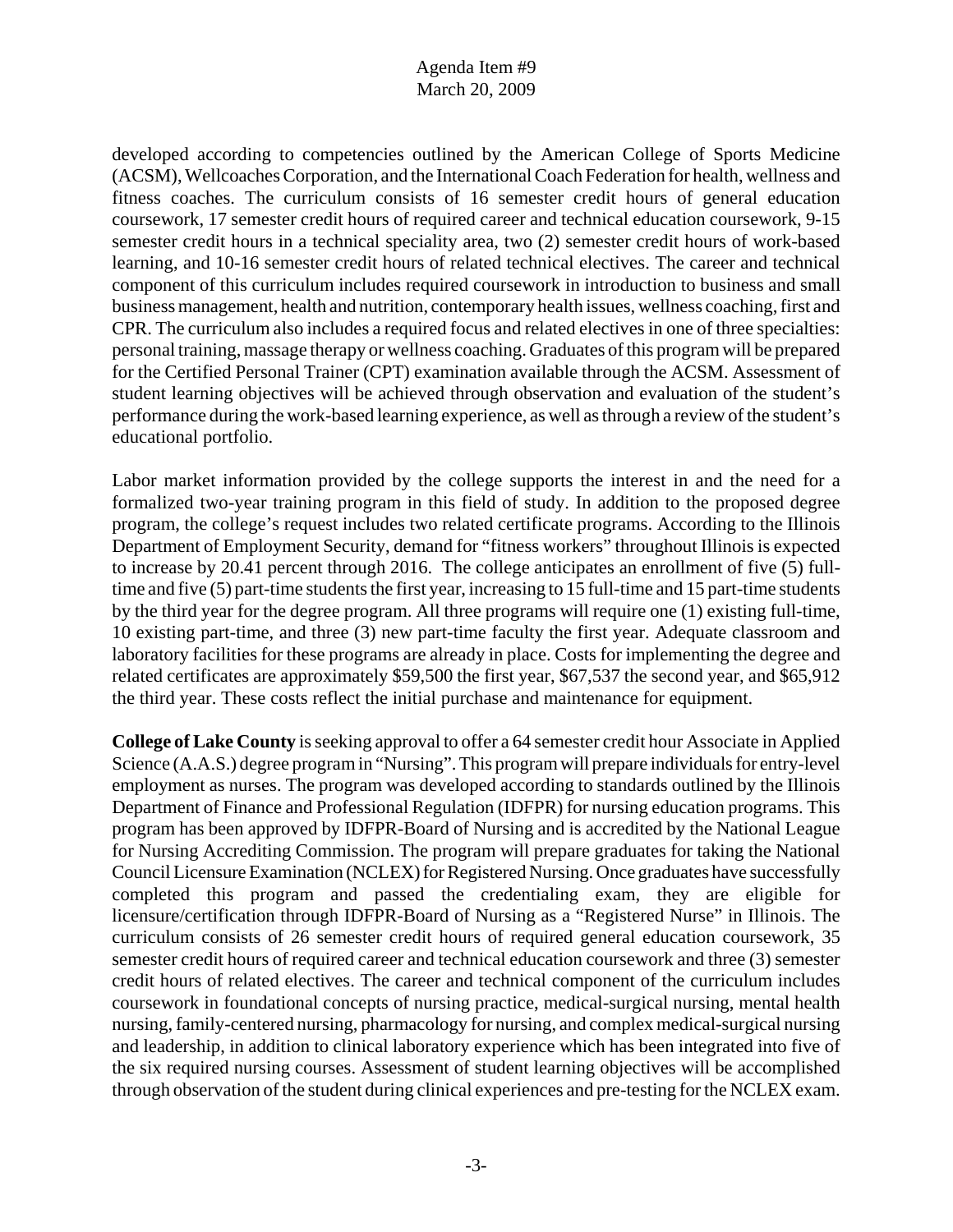The proposed program will replace the college's existing Associate Degree Nursing (A.D.N.) program once approved and existing students have completed, however, labor market information provided by the college is supportive of a two-year degree program in this field of study both locally and statewide. According to the Illinois Department of Employment Security, demand for "registered nurses" is expected to increase by approximately 20 percent over the next 10 years statewide. Based on enrollments in the existing program, the college estimates 20 full-time and 100 part-time enrollments during the first year, increasing to 40 full-time and 200 part-time by the third year. Thirteen (13) existing full-time and 12 existing part-time faculty will be required during the program's first year. All facilities and equipment required for the program are currently in place and no new costs will be incurred to implement this program.

**College of Lake County** is seeking approval to offer a 63 semester credit hour Associate in Applied Science (A.A.S.) degree and a related 30 semester credit hour Certificate in "Trauma, Prevention and Victim Services". The degree program will prepare individuals for entry-level employment as counseling technicians working with victims of trauma and/or violence. The degree curriculum consists of 15 semester credit hours of required general education coursework, 40 semester credit hours of required career and technical education coursework, and eight (8) semester credit hours of related technical electives. The certificate program will prepare existing human services professionals with specialized knowledge and skills to work with victims of trauma and/or violence. This certificate is targeted towards individuals who have already earned a degree and/or are working professionally in a related counseling or human services field. The certificate curriculum consists of 22 semester credit hours of required career and technical course work and eight (8) semester credit hours of related technical electives. The career and technical component of both the degree and the certificate curriculum consists of instruction in introductory social work, introductory substance abuse counseling, trauma, violence and prevention counseling, trauma interventions, crisis interventions, introductory and advanced group counseling processes, professional helping skills, emergency response, ethics, law and regulations, health and nutrition and a required work-based learning experience in trauma counseling services. Assessment of student learning objectives will be achieved through observation and evaluation of the students performance during the work-based learning component, as well as a review of students' educational portfolio.

Labor market information provided by the college supports the interest in and the need for a twoyear degree program specializing in this human services field of study, as well as interest in specialized training for existing human service professionals. The college anticipates a combined enrollment of five (5) full-time and 10 part-time students the first year, increasing to 15 full-time and 20 part-time students by the third year. Adequate facilities and faculty resources are currently in place to implement the proposed programs. The programs will require two (2) existing part-time faculty the first year. Costs of implementing these programs will be approximately \$5,000 the first year, \$7,500 the second year, and \$10,000 the third year. Higher costs during the second and third years reflect the addition of adjunct faculty to address anticipated increases in enrollment.

**Lincoln Trail College**, one of the Illinois Eastern Community Colleges, is seeking approval to offer a 64 semester credit hour Associate in Applied Science (A.A.S.) degree program in "Process Technology". This program will prepare individuals for entry-level operators and technicians in the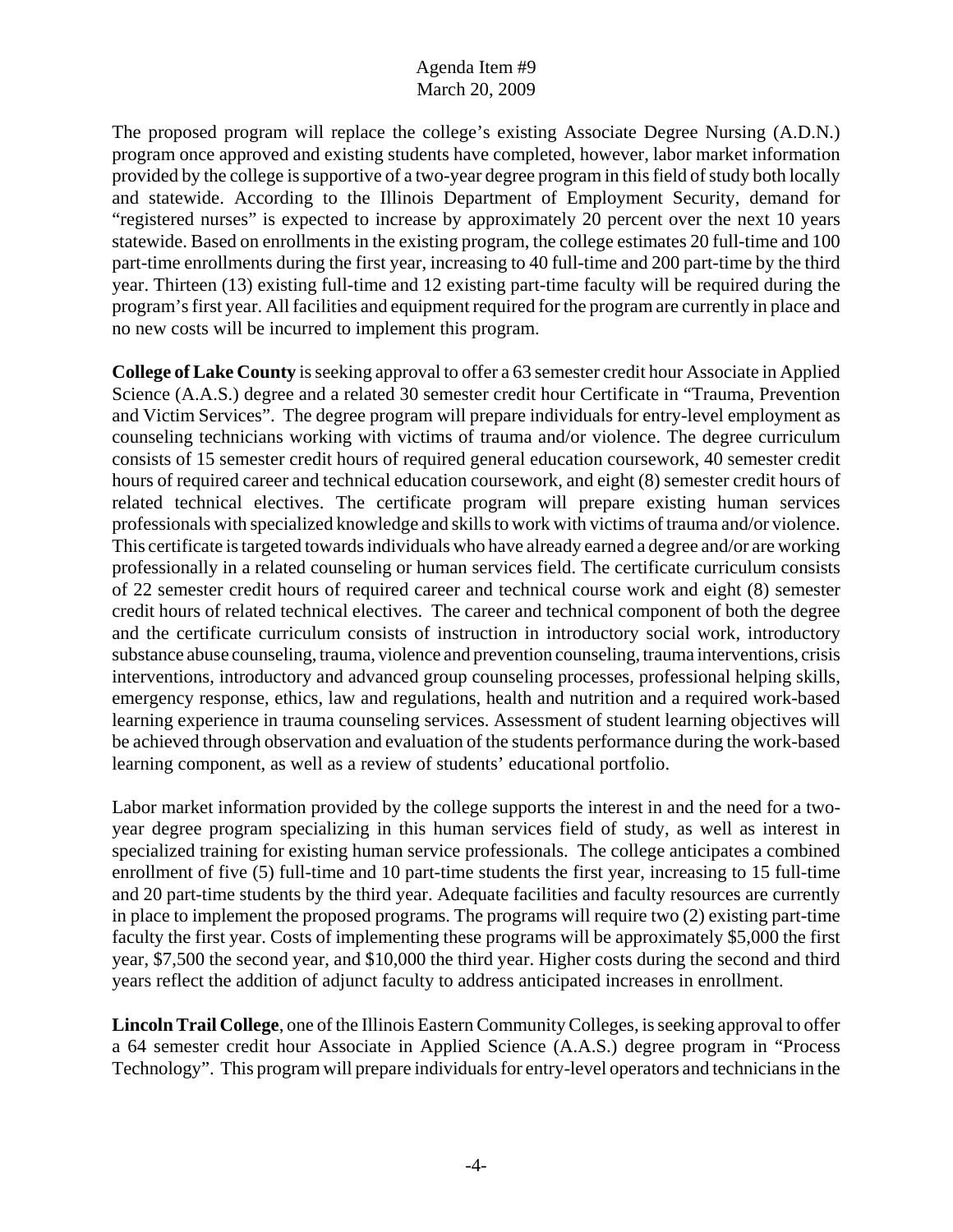process and manufacturing industry. The curriculum consists of 20 semester credit hours of required general education coursework, and 44 semester credit hours of required career and technical education coursework. The career and technical component of the curriculum includes coursework in manufacturing processes, introductory process technology, P-tech (process technology) instrumentation, P-tech equipment, P-tech systems, P-tech operations, P-tech quality control, P-tech safety and the environment, P-tech troubleshooting, computer applications, technical reading and report writing, and a required internship in process technology. Assessment of student learning objectives will be achieved through evaluation of the student's performance during the work-based learning experience and review of the student's educational portfolio.

Labor market information provided by the college supports the interest in and the need for a formalized training program in process technology within the college's district. Statewide employment in occupations related to this field of study is expected to increased by more than 10 percent over the next 10 years, according to the Illinois Department of Employment Security. Locally, demand for similar occupations continues to remain steady, illustrated by support given by district employers for development of this program. The college has also requested approval for a related certificate program. Enrollment in the degree is estimated at five (5) full-time and five (5) part-time students the first year, increasing to 15 full-time and 15 part-time students by the third year. The degree and certificate programs will require one (1) existing full-time, two (2) existing part-time and two (2) new part-time instructors the first year. Adequate classroom and laboratory facilities for these programs are currently in place. Costs of implementing these programs will be approximately \$151,500 the first year, \$60,500 the second year, and \$62,500 the third year. Higher first year costs reflect the initial purchase of equipment for both programs.

**Olive-Harvey College**, one of the City Colleges of Chicago, is seeking approval to offer a 64 semester credit hour Associate in Applied Science (A.A.S.) degree in "Emergency Management". This program will prepare individuals for management-level positions in emergency response organizations. The curriculum was modeled after an existing degree program at Wilbur Wright College and consists of 19 semester credit hours of general education coursework, 29 semester credit hours of required career and technical education coursework and 16 semester credit hours of related technical electives. The career and technical component includes instruction in disaster response and recovery, psychology of terrorism, disaster psychology, a required emergency management and completion of 18 semester credit hours of specialized coursework in homeland security, incident command, or emergency preparedness. Related electives include courses in chemical emergency response, information security, environmental health and safety, hazardous materials management and site investigation. Assessment of student learning objectives will be accomplished through the completion of a capstone internship course including a final project covering all aspects of a simulated emergency response situation. Students will also be evaluated on their performance in a comprehensive written examination based on the requirements for accreditation as a "Professional Emergency Manager" by the Illinois Emergency Management Agency (IEMA).

Labor market information provided by the college supports the interest in and the need for a formalized training program for individuals within the district interested in new opportunities related to emergency response as well as for those existing professionals who are interested in college-level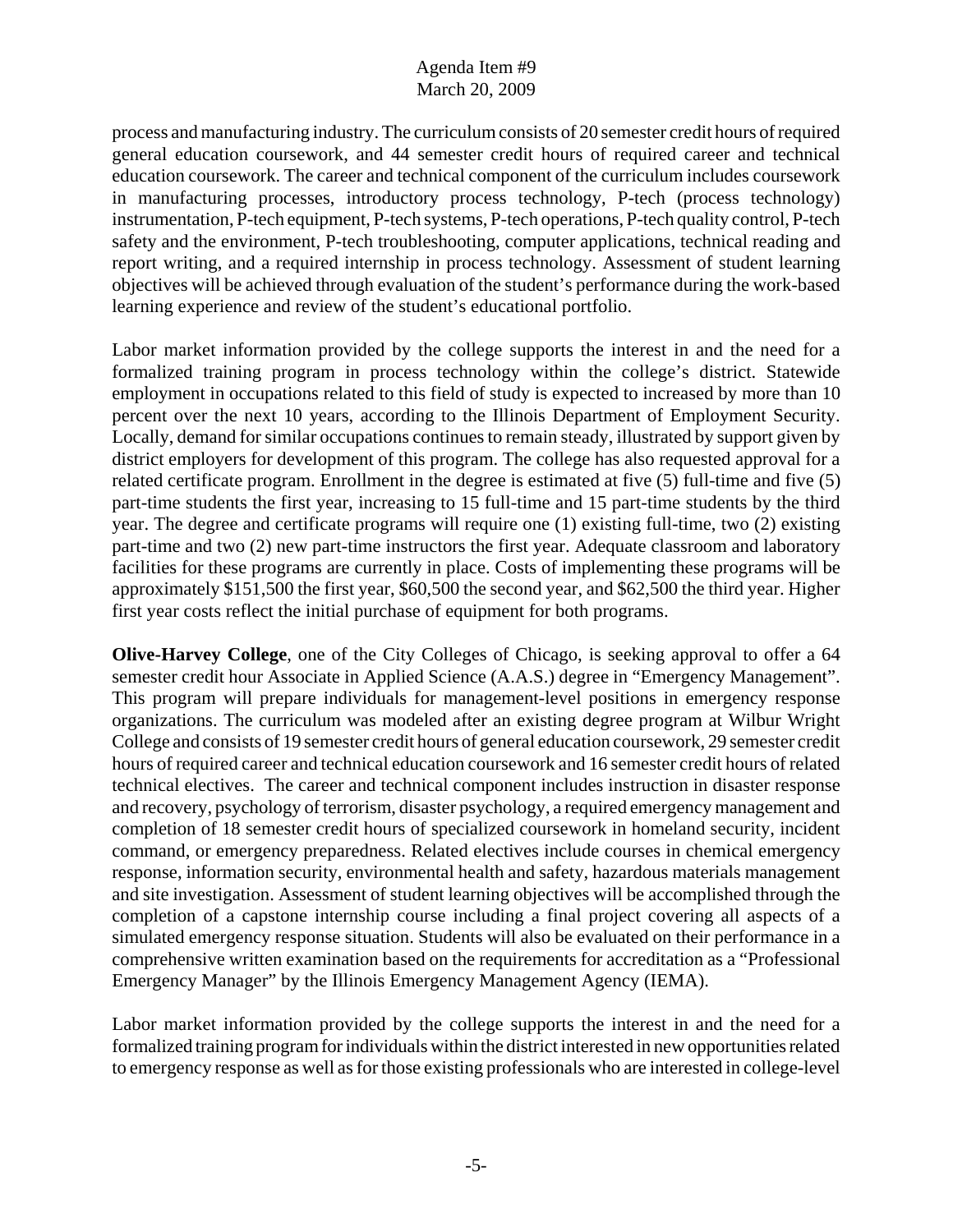education in this field. According to the Illinois Department of Employment Security, employment demand for "emergency management specialists" is much higher than the average for all occupations statewide through the year 2016. The college also recently requested approval to offer three related 18 semester credit hour certificate programs. The proposed degree program will provide an educational ladder opportunity for graduates of the certificate programs. The college anticipates a combined enrollment of three 10 full-time and 20 part-time students the first year for all four programs. The college anticipates faculty needs for these programs to be one (1) existing full-time

faculty, two (2) existing part-time and two (2) new part-time faculty the first year. Adequate classroom facilities for these programs are currently in place. Costs for implementing these programs will be approximately \$37,500 per year during the first three years.

**Triton College** are seeking approval to offer a 62 semester credit hour Associate of Arts in Teaching (A.A.T.) Special Education Statewide Model Curriculum. The 60-64 semester credit hour model curriculum consists of 40-44 semester credit hours of general education coursework, and 18-21 semester credit hours of professional and special education coursework. The proposal meets the model guidelines endorsed by the Illinois Community College Board and the Illinois Board of Higher Education.

# **TEMPORARY PROGRAM APPROVAL**

Danville Area Community College

< Wind Energy Technician A.A.S. degree (67 semester credit hours)

Lake Land College

Power Plant Mechanics A.A.S. degree (65.5 semester credit hours)

# **BACKGROUND**

**Danville Area Community College** is seeking temporary approval to offer a 67 semester credit hour "Wind Energy Technician" Associate in Applied Science (A.A.S.) degree program for a period of three years. This program will prepare individuals for entry-level employment as technicians responsible for the maintenance, troubleshooting and repair of wind power generating equipment and facilities, commonly known as "wind farms". The curriculum includes 16 semester credit hours of required general education coursework, and 51 semester credit hours of required career and technical education coursework. The career and technical component of the curriculum includes instruction in introductory wind energy, wind energy maintenance, wind energy electronics and electricity, wind turbine materials and electro-mechanical equipment, programmable controllers, electrical, mechanical and hydraulics diagnosis and repair, digital electronics, pneumatics and controls, wind turbine troubleshooting, wind power delivery systems, and a seminar in topics related to wind energy generation.

Labor market information provided by the college is supportive of the development of a formalized training program both within the college's district and throughout the state of Illinois in this new and emerging field. This program was developed in response to local industry's demonstrated support for such training. An independent study conducted by this industry in Illinois, reports that for every 100 wind generating towers built, 20 technicians will be needed. With four major wind farms currently in operation and nearly 20 under construction or in development, projected employment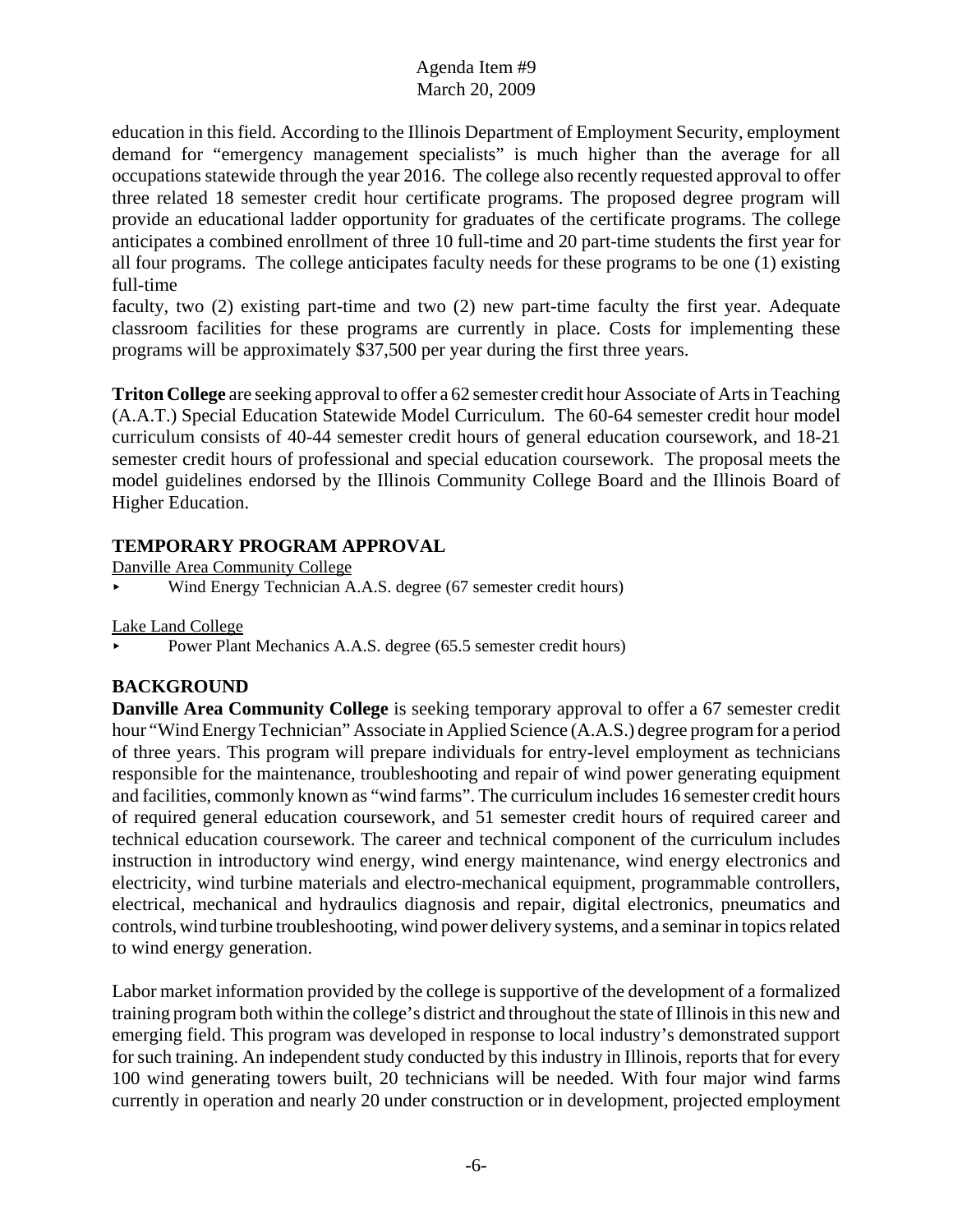needs for trained individuals is over 500 technicians needed in the next five years. Because wind energy is a renewable energy source, existing utility companies are also moving towards developing their own services in this field, thus increasing the need for individuals trained for operating and maintaining wind generation systems. The college is seeking temporary approval for this program to continue monitoring its demand. *Permanent approval of this program will be considered after a period of three (3) years based on program outcomes.* 

**Lake Land College** is seeking temporary approval to offer a 65.5 semester credit hour Associate in Applied Science (A.A.S.) degree in "Power Plant Mechanics" for a period of three years. This program will prepare individuals for entry-level employment as technicians responsible for the maintenance and repair of electrical power generating equipment and facilities. This curriculum consists of 16 semester credit hours of required general education coursework, and 49.5 semester credit hours of required career and technical education coursework. The career and technical component of this curriculum includes instruction in welding fundamentals, properties of metals, power plant technology, blueprint reading, metal cutting and fabricating, pipefitting and pipefitting procedures, mechanical drive systems, industrial pumps, rigging and hoisting, fluid power technology, industrial valves, introductory machining, gas metal arc welding (GMAW), shielded metal arc welding (SMAW), gas tungsten metal arc welding (GTAW), industrial safety and a required work-based learning experience in power plant technology.

Labor market information provided by the college is supportive of a training program within the college's district in this field of study. The college collaborated with Ameren Generation Company and Dynegy Incorporated to develop a training program that would meet their needs for entry-level power plant technicians. The college is seeking temporary approval for this program to continue monitoring its demand. *Permanent approval of this program will be considered after a period of three (3) years based on program outcomes.* 

# **INFORMATION ITEM - BASIC CERTIFICATE APPROVAL**

Following is a list of basic certificates (less than 29 semester credit hours) that have been approved on behalf of the Illinois Community College Board by the President/CEO since the last Board meeting:

# **Permanent Program Approval**

College of Lake County

- < Laser/Photonics/Optics Certificate (16 semester credit hours)
- Personal Training Certificate (25 semester credit hours)
- < Wellness Coaching Certificate (17 semester credit hours)
- $\blacktriangleright$
- Kankakee Community College
- < Chiropractic Assistant Certificate (29 semester credit hours)

# Lincoln Trail College

< Process Technology Certificate (28 semester credit hours)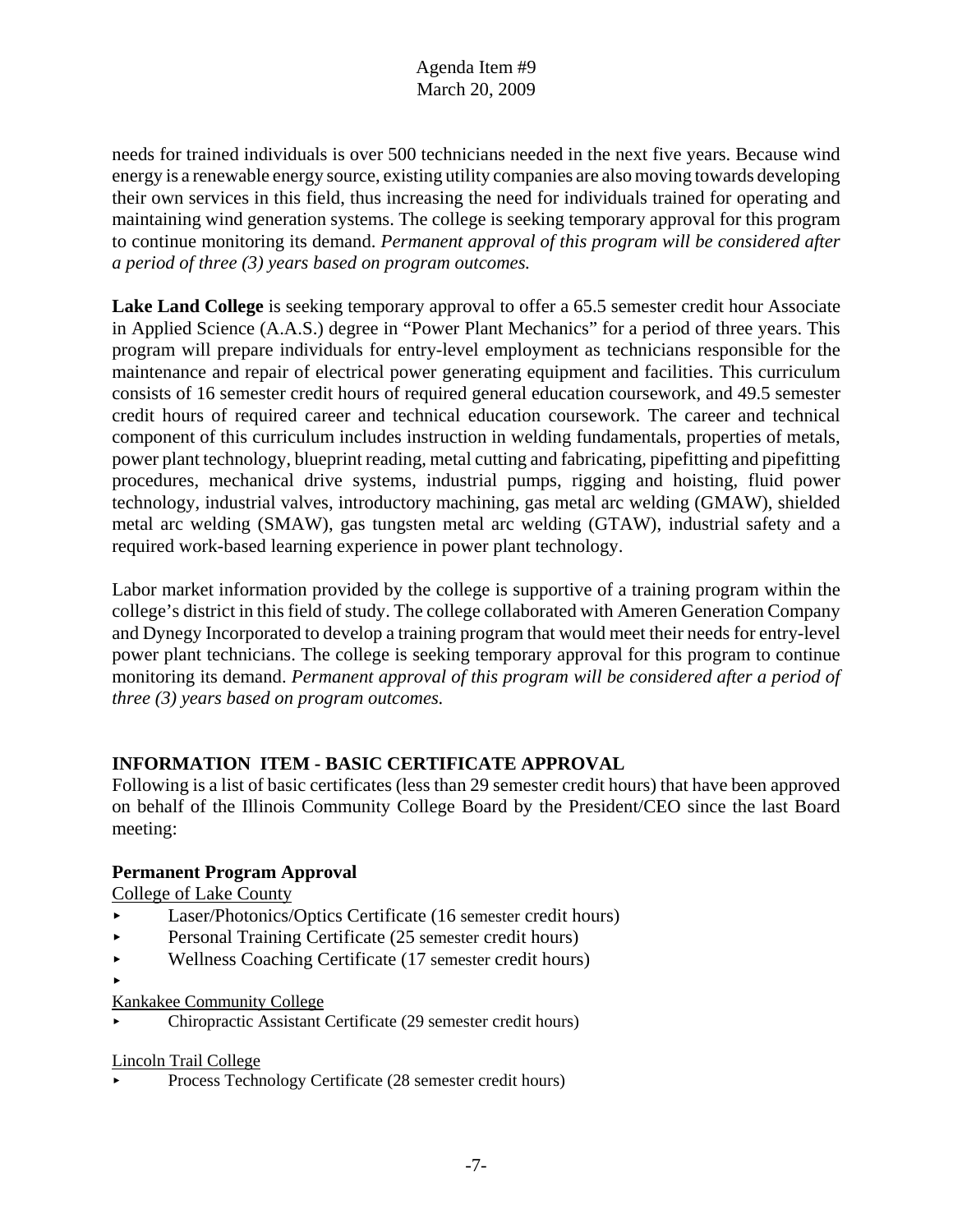Olive-Harvey College

- < Homeland Security Certificate (18 semester credit hours)
- < Incident Command Certificate (18 semester credit hours)
- < Emergency Preparedness Certificate (18 semester credit hours)

# **Temporary Program Approval**

Malcolm X College

Medical Secretary Certificate (20.5 semester credit hours)

Richard J. Daley College

- < Industrial Welding Technology Certificate (13 semester credit hours)
- < Basic Manufacturing Certificate (14.5 semester credit hours)
- < Computer Numeric Control Technician Certificate (15 semester credit hours)

# Parkland College

• Computed Tomography Certificate (14 semester credit hours)

# Rend Lake College

< Computed Tomography Certificate (13 semester credit hours

# Harry S Truman College

- Medical Assisting Certificate (26 semester credit hour)
- $\blacktriangleright$  Paralegal Certificate (11.5 semester credit hour)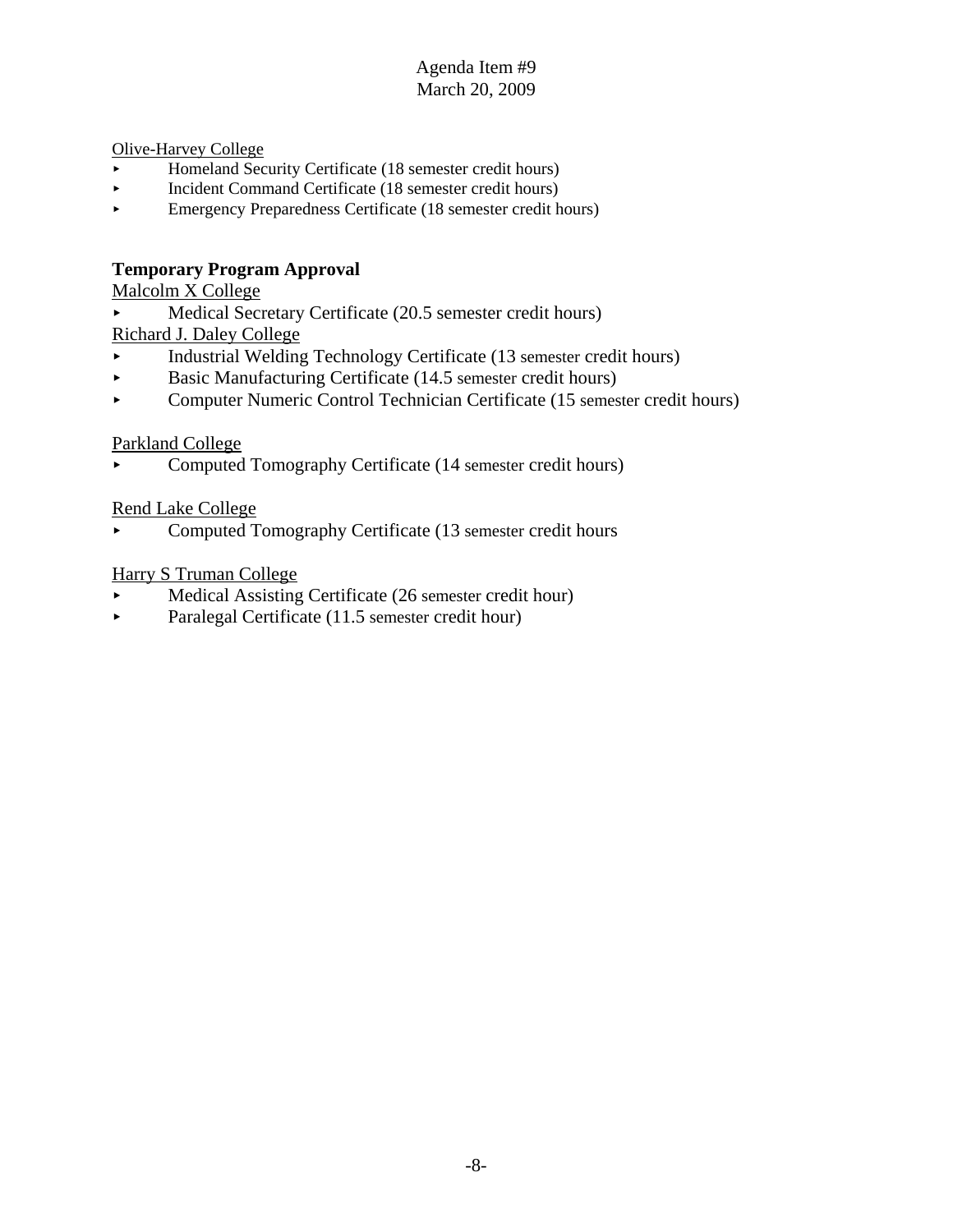Illinois Community College Board

# **ILLINOIS COMMUNITY COLLEGE BOARD RECOGNITION OF COMMUNITY COLLEGES**

The Illinois Community College Board has statutory authority to "recognize" community colleges for their compliance with state statutes and standards. Based on a five-year cycle, ICCB staff conducts recognition evaluations to assure that colleges are in compliance with the standards. Standards identified for focused review during fiscal years 2006 through 2010 include the following categories: Instruction, Student Services, Academic Support, Finance, Facilities, and Accountability. These same standards are used by each district in a self-evaluation that is submitted to ICCB prior to the staff evaluation.

During fiscal year 2008, Kankakee Community College underwent in-depth recognition evaluations. The college submitted a thorough self evaluation, ICCB staff conducted internal evaluations of all required college documents and a college site visit was conducted. This agenda item not only presents the staff recommendations for the college that completed the evaluation, but gives background on the recognition evaluation and approval process for the Board's information.

# **RECOMMENDED ACTION**

It is recommended that the following motion be adopted:

The Illinois Community College Board hereby grants a status of "recognition continued" to Kankakee Community College.

**BACKGROUND.** Recognition is a statutory term describing the status of a district which meets instructional, administrative, financial, facility and equipment standards as established by the Illinois Community College Board (110ILCS Section 805/2-12f and 805/2-15). Community colleges must be recognized to be eligible for state funding. Once a college district has been recognized by the ICCB, that recognition status is continued unless action is taken by the Board to interrupt it. To determine a district's recognition status, the ICCB conducts periodic evaluations. The objectives of the recognition evaluation include 1) determination of a district's compliance with the *Public Community College Act* and *ICCB Administrative Rules*; 2) the provision of assistance to districts in achieving compliance with the Act and Rules; 3) the identification of issues which may be of concern to the community college system and the gathering of basic data about these issues; and 4) the identification of exemplary district practices/programs that can be shared with other districts.

Based on a five-year cycle, ICCB staff conduct recognition evaluations to assure that districts are in compliance with selected standards. All districts are evaluated on a select number of standards during the same five-year cycle. ICCB staff makes an assessment on each individual standard and on a global basis considering all focused and nonfocused standards. On individual standards districts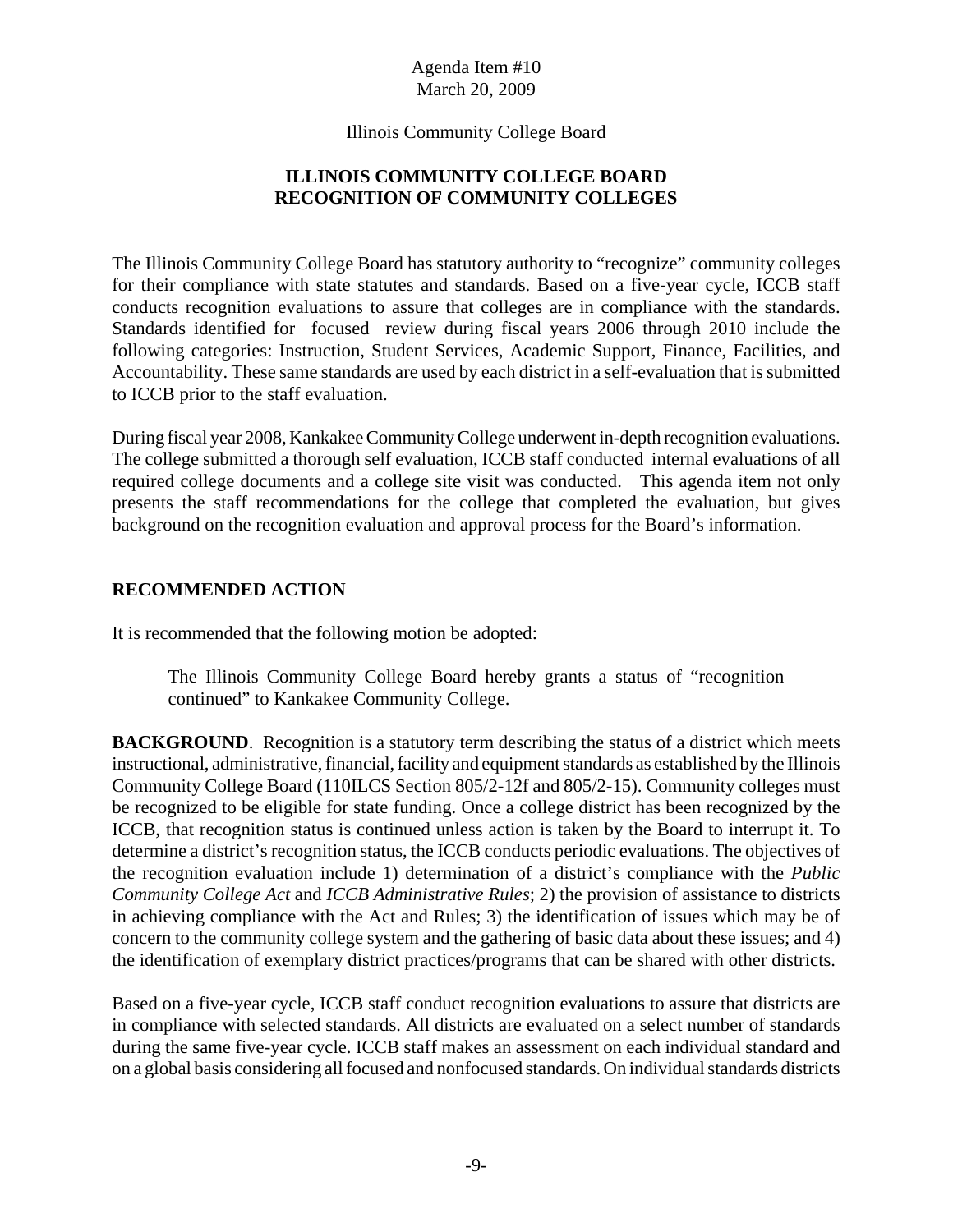are identified as either in compliance or not in compliance. Recommendations are either mandatory, when a college is "out of compliance", or otherwise advisory. On an overall, global basis, there are three categories of recognition status:

Recognition Continued – The district generally meets ICCB standards. A district which has been granted a status of "recognition continued" is entitled to receive ICCB grants for which it is otherwise entitled and eligible.

*Recognition Continued-with Conditions* – The district generally does not meet ICCB standards. A district which has been assigned the status of "recognition continued-with conditions" is entitled to receive ICCB grants for which it is otherwise entitled and eligible, but it is given a specified time to resolve the conditions which led to the assignment of that status. A follow-up evaluation is scheduled no sooner than three nor longer than nine months after ICCB action on the assignment to determine the district's progress in resolving the conditions.

*Recognition Interrupted* – The district fails to take corrective action to resolve the conditions placed upon it under "recognition continued-with conditions" within a prescribed time period. A district which has been assigned a status of "recognition interrupted" may apply for recognition at such time as all requirements set forth by the ICCB have been satisfied. A district will have state funding suspended on a prorata, per diem basis for the period of time for which such status is in effect.

Evaluation for the district included in this item have been completed through receipt of responses to the districts' draft report. The responses include the districts' planned action for the compliance recommendations as well as reactions to advisory (quality) recommendations when the district chose to provide them. The district was judged by staff to be in general compliance with ICCB recognition standards and, therefore, is recommended for *"Recognition Continued"* status. The final report, including direct responses, are externally attached for Board members only.

College districts included in fiscal year 2008 recognition evaluations are: City Colleges of Chicago, Joliet Junior College, and Highland Community College.

Fiscal year 2008 was the third year of the current five-year recognition cycle. Staff provided the Board with information about the 2006-2010 recognition cycle at the April 2005 meeting of the ICCB.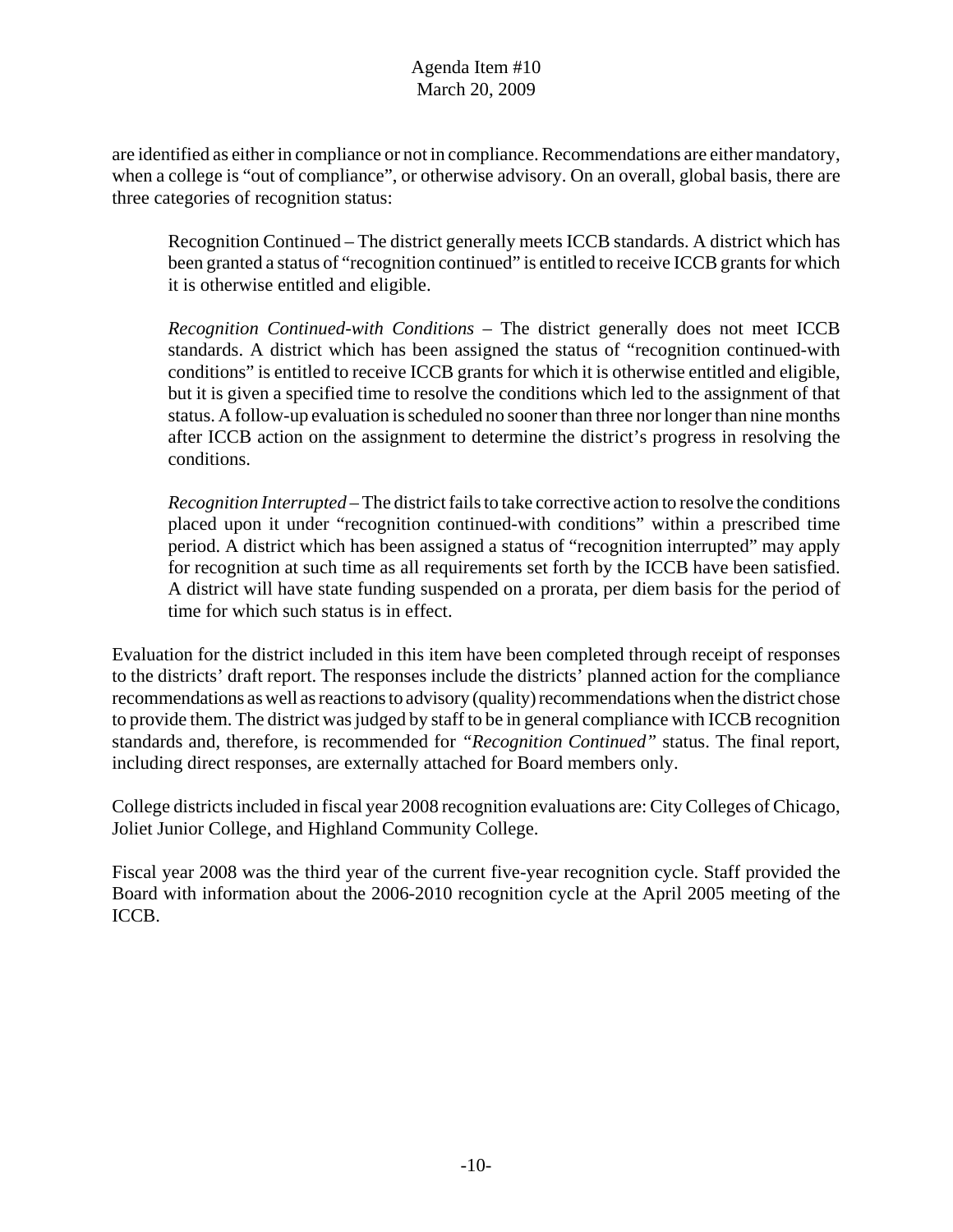# UNAPPROVED

Minutes of the  $379<sup>th</sup>$  Meeting of the Illinois Community College Board Harry L. Crisp II Community College Center 401 East Capitol Avenue Springfield, IL

January 9, 2009

# **RECOMMENDED ACTION**

It is recommended that the following motion be adopted:

The Illinois Community College Board hereby approves the Board minutes of the January 9, 2009, meeting, as recorded.

\* \* \* \* \* \* \* \* \* \*

# Item #1 - Roll Call and Declaration of Quorum

Chairman Alongi called the meeting to order at 9:00 a.m. Role call was taken with the following members present: Guy Alongi, James Dumas, Rudolph Papa, Tom Pulver, Judy Rake, Jake Rendleman, and Christopher Brunson (Student Member). Dianne Meeks, Suzanne Morris and Addison Woodward, Jr. were absent. Allison Ray declared that the Board had a quorum.

# Item #2 - Announcements and Remarks by Board Chair

Chairman Alongi welcomed everyone and hoped that they had an enjoyable holiday season. Mr. Alongi commented that he is ready to hit the new year running and welcomed Dr. Chapman from Lewis and Clark Community College, along with his staff, for bringing their healthcare unit to Springfield for today's meeting. He looks forward to recognizing three recent retirees from ICCB: Zach Mathew, Preston Morgan, and Barb Risse. Mr. Alongi also recently retired and appreciates all of the employees for their years of service. Mr. Alongi also welcomed all of the new staff at ICCB and wished them a long career with the ICCB.

Item #3 - Board Member Comments

Judy Rake had no comment at this time.

Tom Pulver wished everyone a Happy New Year.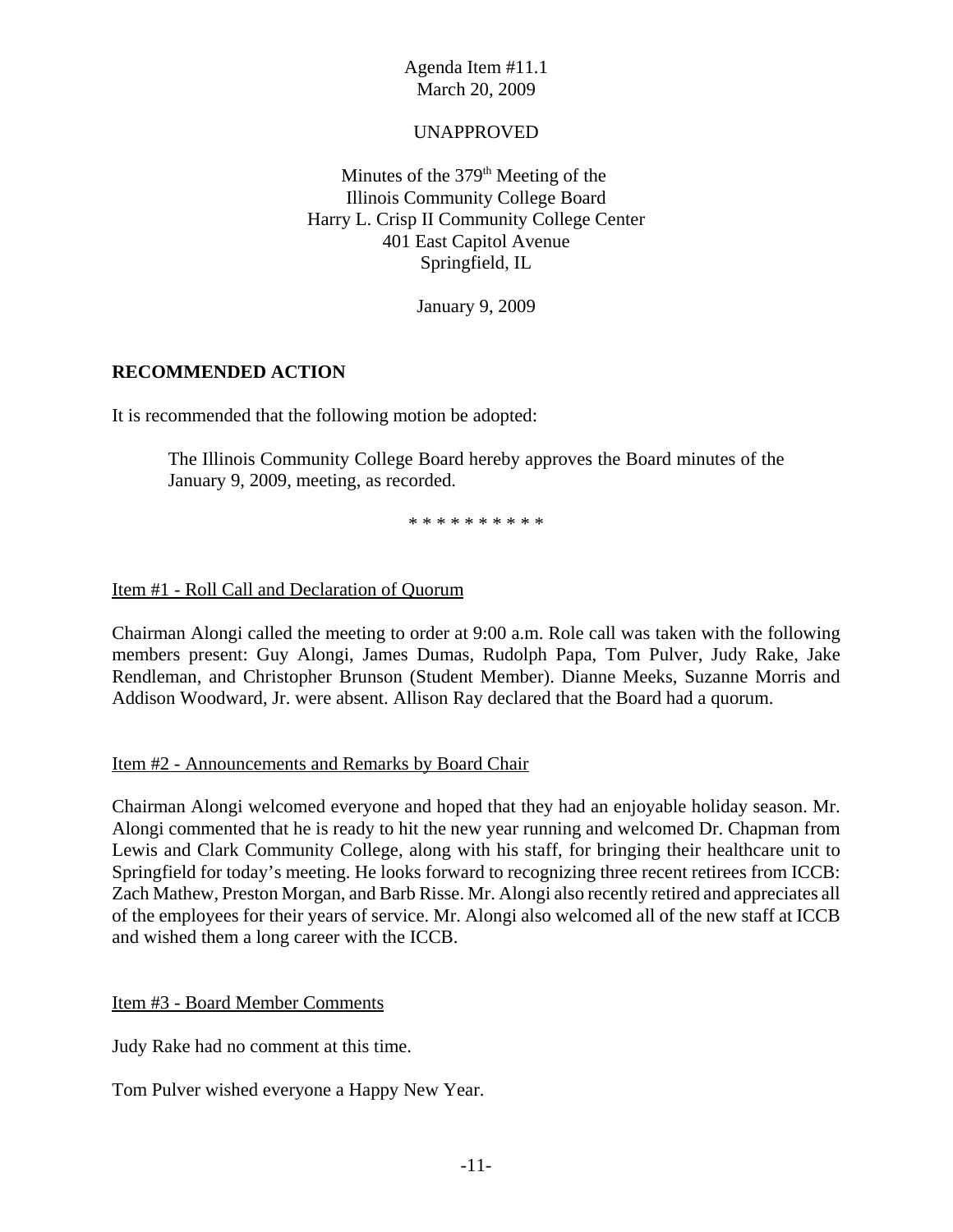James Dumas had the opportunity in December to tour the ICCB offices and meet the staff. Mr. Dumas expressed that staff were extremely professional, and he was very impressed with the facilities. Allison Ray was also thanked for being so efficient and making arrangements for the Board.

Christopher Brunson wished everyone a Happy New Year.

Jake Rendleman wished everyone a Happy New Year and welcomed all of the staff. Mr. Rendleman recognized that these are trying times, but we have made it before and we will do it again.

Rudy Papa stated that he was happy to be here and wished everyone a Happy New Year.

#### Item #4 - President/CEO Report

President/CEO Geoffrey Obrzut acknowledged three ICCB employees that recently retired. Collectively, the three retirees, had over 62 years of service with the ICCB. They did a wonderful job, and it has been a pleasure to work with them over the past several years. One of reasons the ICCB is so great is because of the great staff, and we hate to see them go, but he hoped that they enjoy their retirement. The retirees were presented with certificates recognizing their years of service. Preston Morgan served 23 years with the ICCB and left as the Senior Director for Workforce Development. Zach Mathew served 21 years with the ICCB and left as the Senior Director for Web Services. Barb Risse served 18 years with the ICCB and left as the Director for Transfer Programs. Photos were taken of the retirees receiving their certificates from Mr. Obrzut and Chairman Alongi. The retirees took time to address those in attendance at the meeting.

Mr. Obrzut invited the ICCB Executive Staff to introduce their new staff to the Board.

Dr. Elaine Johnson, Vice President for Academic Affairs and Workforce Development, introduced Jennifer Timmons, Senior Director for Student Development, Ann Chandler , Assistant Director for Career and Technical Education, and Jessica Barrientos, Director for Academic Affairs. Dr. Johnson welcomed all of them to her group.

Dr. Karen Hunter Anderson, Vice President for Adult Education and Institutional Support, has two new staff members but only one of them was able to attend the meeting today. Dr. Anderson introduced Nelson Aquiar as the Associate Director for ESL and Immigrant Issues. Mr. Aguiar started on September 1, 2008 and is a great asset and will be very involved in the Latino Advisory Committee. The second new employee is Ben Greer, and he is the Associate Director for Adult Education and Regional Support Specialist. Mr. Greer started in December and will attend the March Board meeting at the College of Lake County. Dr. Anderson also recognized that there have been two marriages to celebrate in her department. Jo Barnard and Kelly Alongi were married in the fall, and Dr. Anderson congratulated them.

Ellen Andres, Chief Financial Officer, has three new employees. Chris Russell started in February 2008 and is an Applications Programmer. He is seen a lot of the time working on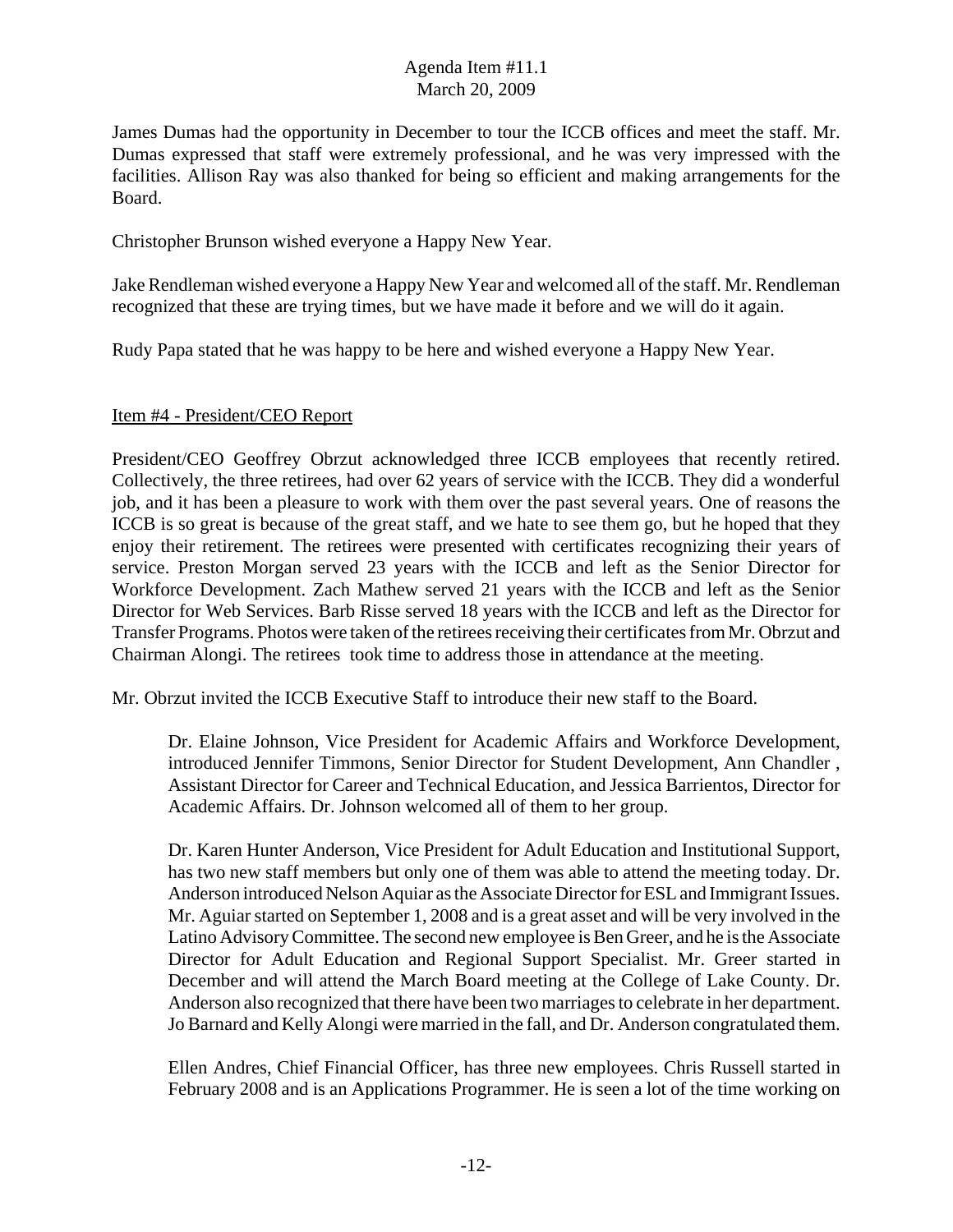all of the equipment throughout the office. Lori Ward is an Account Technician and started in July 2008. Mrs. Andres' final new employee is Amanda Harmon. Ms. Harmon is the Associate Director of Finance and Program Accountability and she started in August 2008.

Mr. Obrzut also presented to the Board and those in attendance at the meeting a draft of a letter to the Illinois Congressional team in response to an editorial in *USA Today*. The article highlighted community colleges and how they may fare in regards to the economic stimulus package.

Mr. Obrzut thanked Dr. Chapman and Donna Meyer from Lewis and Clark Community College, for bringing their unbelievable mobile health unit to the Board meeting. This health unit has been a real asset to the rural areas of their district.

John Wood Community College recently lost their Adult Education Center due to a fire. Everything was destroyed, but the program has found temporary space, and classes will resume on January 12, 2009. Dr. Karen Hunter Anderson and Jennifer Foster, Senior Director for Adult Education and Family Literacy, have provided assistance to John Wood to help deal with this crisis. The college did have insurance to replace lost items, but other colleges throughout the state are also helping by donating items.

Recently, due to reduced budgets, two Adult Education programs were forced to temporarily shut down. The YWCA in Elgin and South Suburban College are the two programs that have been affected. They have received no state funding for this fiscal year, but will try to reopen in February.

ICCB has been asked to provide input to the National Council of State Directors of Community Colleges for Adult Education on the Obama transition work for economic recovery. Illinois was one of eight states whose input was sought because of our excellence in adult education and training.

The Latino Advisory Committee will meet for the first time on Februay 26, 2009, and the meeting will be held in the Chicago area.

Mr. Obrzut also noted that a letter has been sent to several community college presidents to show our support of the Illinois Community College Sustainability Stimulus package.

Two grants have recently been applied for on behalf of the ICCB. The first is a continuation of the Joyce Foundation and the other is from the Illinois Department of Transportation for the Preapprenticeship Program on behalf of Southwestern Illinois College.

The Homeland Security Conference will be held on April 15-16, 2009, at the Hilton in downtown Springfield.

Jennifer Timmons, Senior Director for Student Development, and Dr. Elaine Johnson are working with Steve Brown of the Presidents' Council on their program with the National Guard. This is very good and impressive program.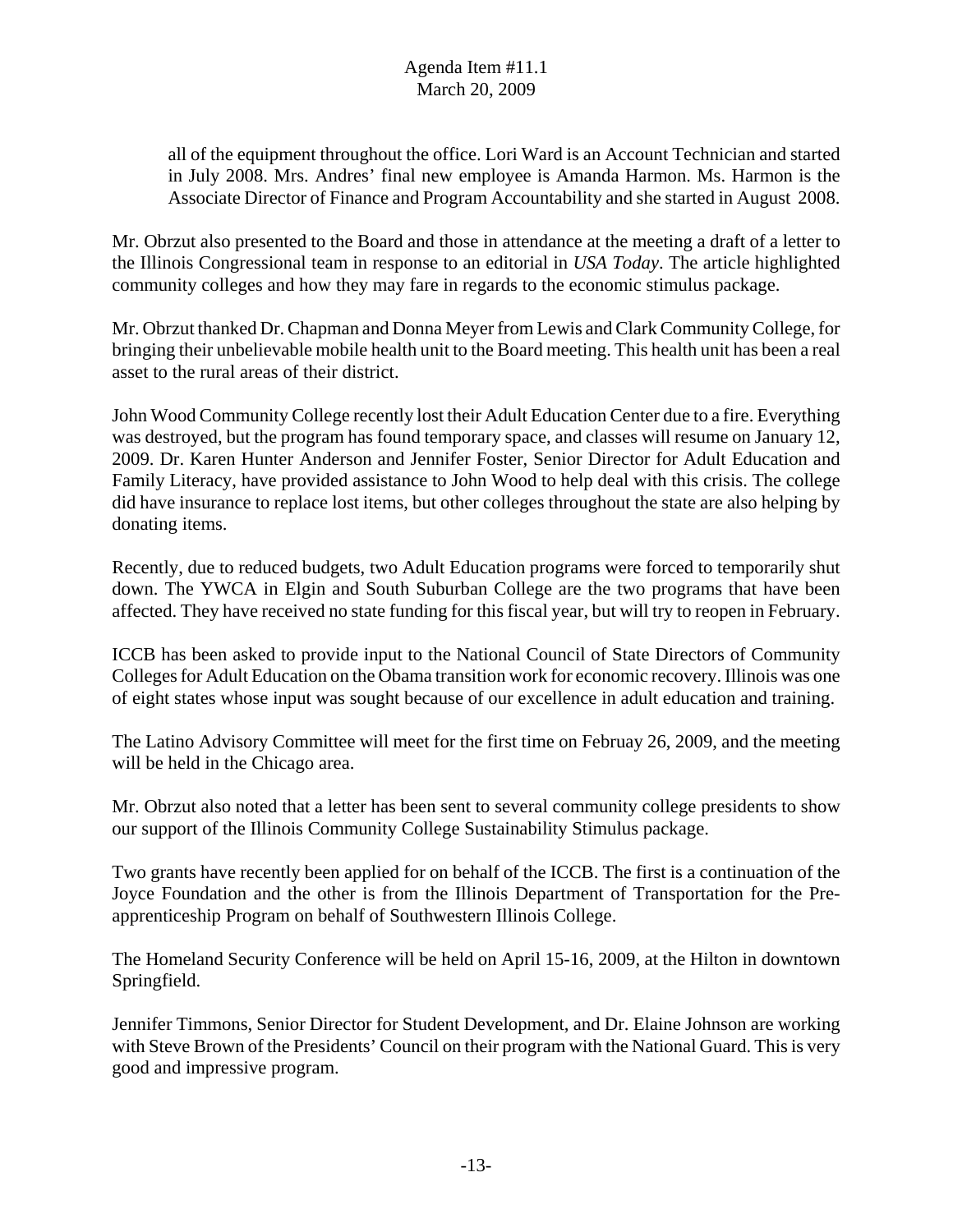#### Item #5 - Committee Reports

#### Item #5.1 Budget and Finance

Rudy Papa reported how this Board has seen state revenues shrink and student tuition increase over the past several years. The Budget and Finance Committee wanted to hear how this was affecting the colleges and students, so Budget and Finance Hearings were held over the past few months. Testimony was presented by students, presidents, faculty, trustees and administrators. Over and over, the committee heard that the colleges were reducing classes and cutting programs, affecting services to the students and even turning students away. At the time that we held our Budget and Finance Committee meeting in December, we were also hearing about the ramifications to our students due to reduced funding. The committee is watching the State of Illinois, as well as the United States, spiral in an economic downturn. State revenues are far less than estimated when the fiscal year 2009 budget was passed last summer. Revenues are not expected to rise at all next year; as a result, all public universities were asked to take a 2.5 percent cut in the current year appropriations. The ICCB was also asked to take a 2.5 percent reduction in operating grants for the colleges and the adult education providers statewide. Should the Board be asked to take another mid-year reduction, the Committee believes that the community colleges have already taken more than their fair share of necessary cuts to their operations. At the end of last year, the General Assembly appropriated an increase of funds to the community college system; the public universities also saw increases. However, after the Governor made vetoes to the budget, our system received less than it did in fiscal year 2008. The universities' fiscal increases remained. We all have to work together to move Illinois forward; Illinois community colleges are expected to provide a broad range of affordable opportunities to everyone who wants access. We cannot be the economic generators of our communities if we are forced to turn away students, cut classes and eliminate programs.

\* \* \* \* \* \* \* \* \* \*

Chairman Alongi inquired about the assessed evaluation on property and how it may affect our colleges. Mr. Alongi wants to know who to turn to, to find out what the average EAV for the state is, because the EAV would drive the portion of the property taxes that the community colleges collect. He is concerned that with home prices dropping during this economic downturn, there will also be a reduction in property taxes.

Ellen Andres replied that the ICCB receives that information through the college audits. Right now we are looking at the downturn affecting us about two years out. The community college CFO's are likewise concerned and will be addressing the issue. However, another problem that the system is facing is that the colleges are seeing increased enrollments now. Normally the state should provide more funds with increased enrollments, but the money just is not there right now.

Chairman Alongi requested that Mrs. Andres keep the Board apprised of the EAV issue and Mrs. Andres agreed.

\* \* \* \* \* \* \* \* \* \*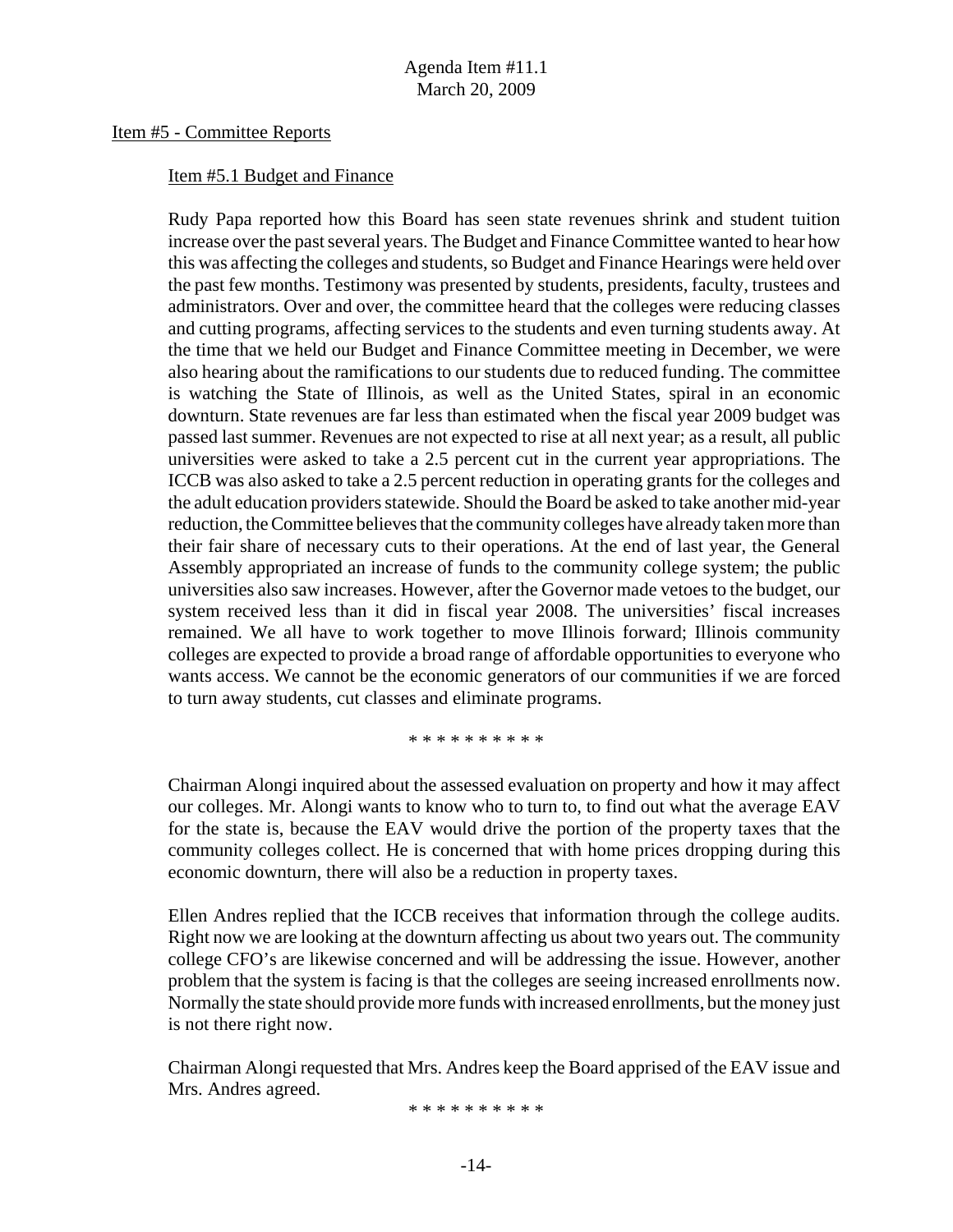#### Item #5.2 Academic Affairs and Student Relations

Jake Rendleman reported that the American Diploma Project faculty teams are meeting and continue to work on the alignment of secondary and postsecondary students. The State Superintendent will give an overview to the college's chief academic officers and student service officers at a joint meeting in January.

Achieving the Dream is an initiative designed to promote student success for community colleges with an emphasis for minority students of any age. A meeting will be held February 5-6, 2009, for those colleges that meet the criteria for participation.

The ICCB has submitted a Shifting Gears 2.0 continuation proposal to the Joyce Foundation and the grant award notification should be received in April 2009. The purpose of the proposal is to continue Shifting Gears work designed to help Illinois meet the need for a skilled workforce and provide more opportunities for low-skilled, low-income adults to access high quality education and training.

The Homeland Security Conference will be held April 15-16, 2009, in Springfield and the focus this year will be on student safety. Presentations will include how campuses have dealt with recent acts of violence and in providing an increase in mental health services on campus.

The Phi Theta Kappa banquet to honor students from across the state will be held on April 22, 2009, and all Board members are invited to attend.

Student Advocacy Day will be April 23, 2009, at the State Capitol.

The IDOT proposal for training in Region 5-District 9 is designed to train minorities and women in basic employment and construction skills. This training would be conducted through Southwestern Illinois College, and a potential exists for this program to be distributed throughout the state.

Caterpillar, Inc. has contacted the ICCB to develop a consortium between Caterpillar, Illinois Central College (ICC) and the ICCB to provide cost-effective, entry-level, manufacturing training solutions. The training would begin in Illinois, with the expectation to expand across the United States and eventually go global. A steering committee has been formed to address the needs of Caterpillar with guidance in the overall strategic direction of this project. ICC will take the lead and hold the first steering committee meeting, but this initiative would affect all community colleges throughout the state, since Caterpillar has multiple sites throughout Illinois.

\* \* \* \* \* \* \* \* \* \*

After Mr. Rendleman's report, a brief discussion about the Monetary Assistance Program (MAP) took place.

\* \* \* \* \* \* \* \* \* \*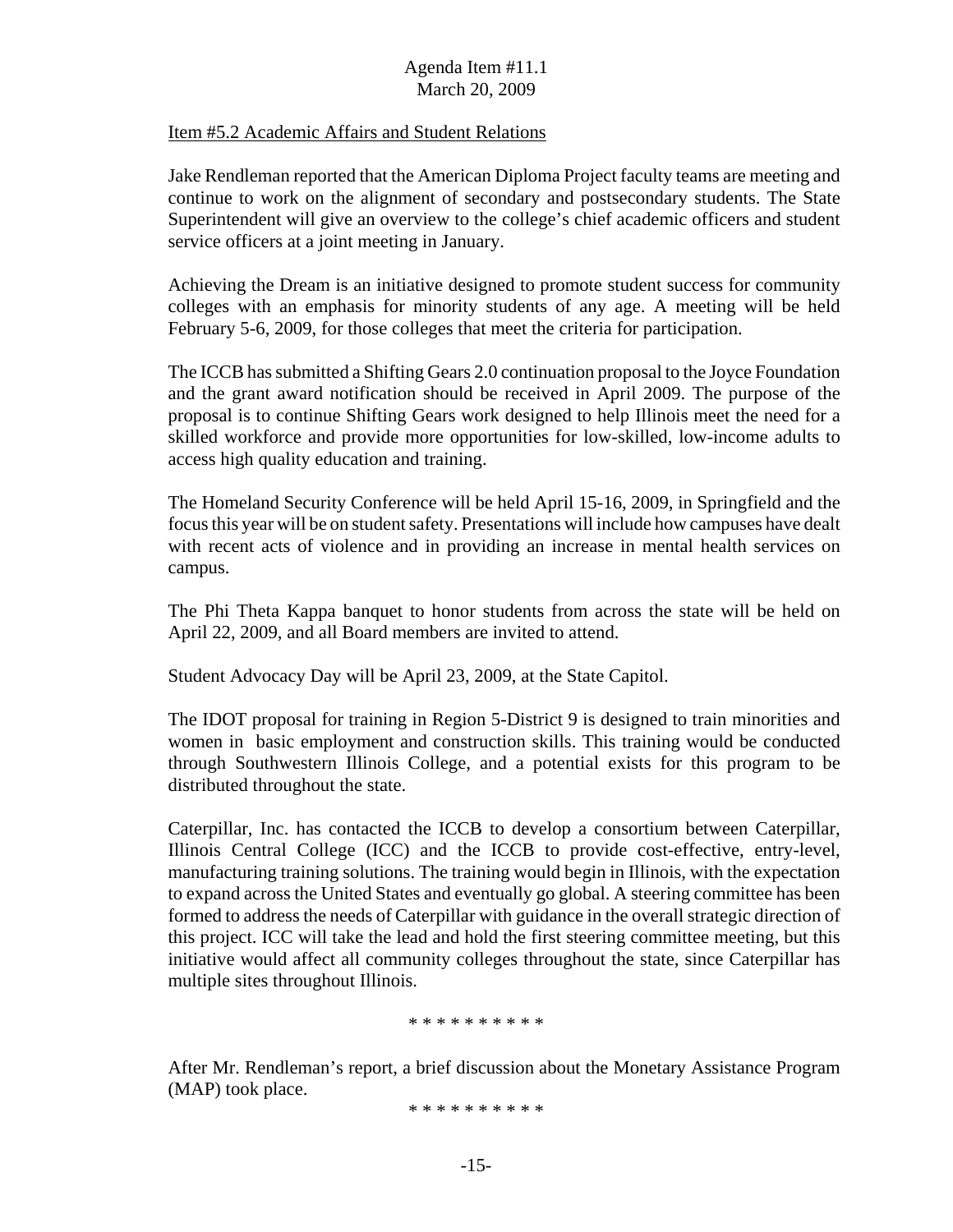#### Item #5.3 External Affairs

#### Item A - Public Relations

Steve Morse reported that the ICCB is currently working with the ICCTA and the Presidents' Council with their initiatives. The ICCB is using the *USA Today* article as a springboard for editorial boards throughout the state.

#### Item B - Legislation

Regarding the Legislature, the most significant news is the impending impeachment trial of the Governor. The House is scheduled to vote on the resolution today. There is conflicting views that, if this year's House vote on the impeachment carries into the new session, the new House will most likely vote on the resolution again. If the House passes the resolution, then the Senate will conduct the impeachment trial.

There is some new legislation coming up that affects community colleges. Not much change is anticipated with new Senate President Cullerton. There should be issues on Veterans Affairs and Campus Security. Dr. Karen Hunter Anderson has been assigned to the African American Male Task Force, which is a project of DHS. Some legislation could result from the work of that group. The Baccalauerate Degree legislation for community colleges will likely surface again, and the past president of Harper College, its strongest supporter, is now the President at the College of DuPage.

The swearing in of the new General Assembly will take place on January 14 at 12:00 p.m.

#### Item #5.4 Strategic Planning

Tom Pulver reported on the IBHE Public Agenda. The final report produced by the IBHE was distributed. The Public Agenda is being prepared for publication and IBHE staff are working on implementation strategies. There will also be presentations given to all of the education committees of the General Assembly. ICCB staff are currently working on the document that serves as a crosswalk between the Public Agenda and the final report of the General Assembly. ICCB staff recommended that the Strategic Planning Committee coordinate their efforts with the ICCTA and Presidents' Council.

\* \* \* \* \* \* \* \* \* \*

At this time, President Obrzut suggested that the committee structure of the ICCB be reviewed and that it would most likely fall under the Strategic Planning Committee's responsibilities.

\* \* \* \* \* \* \* \* \* \*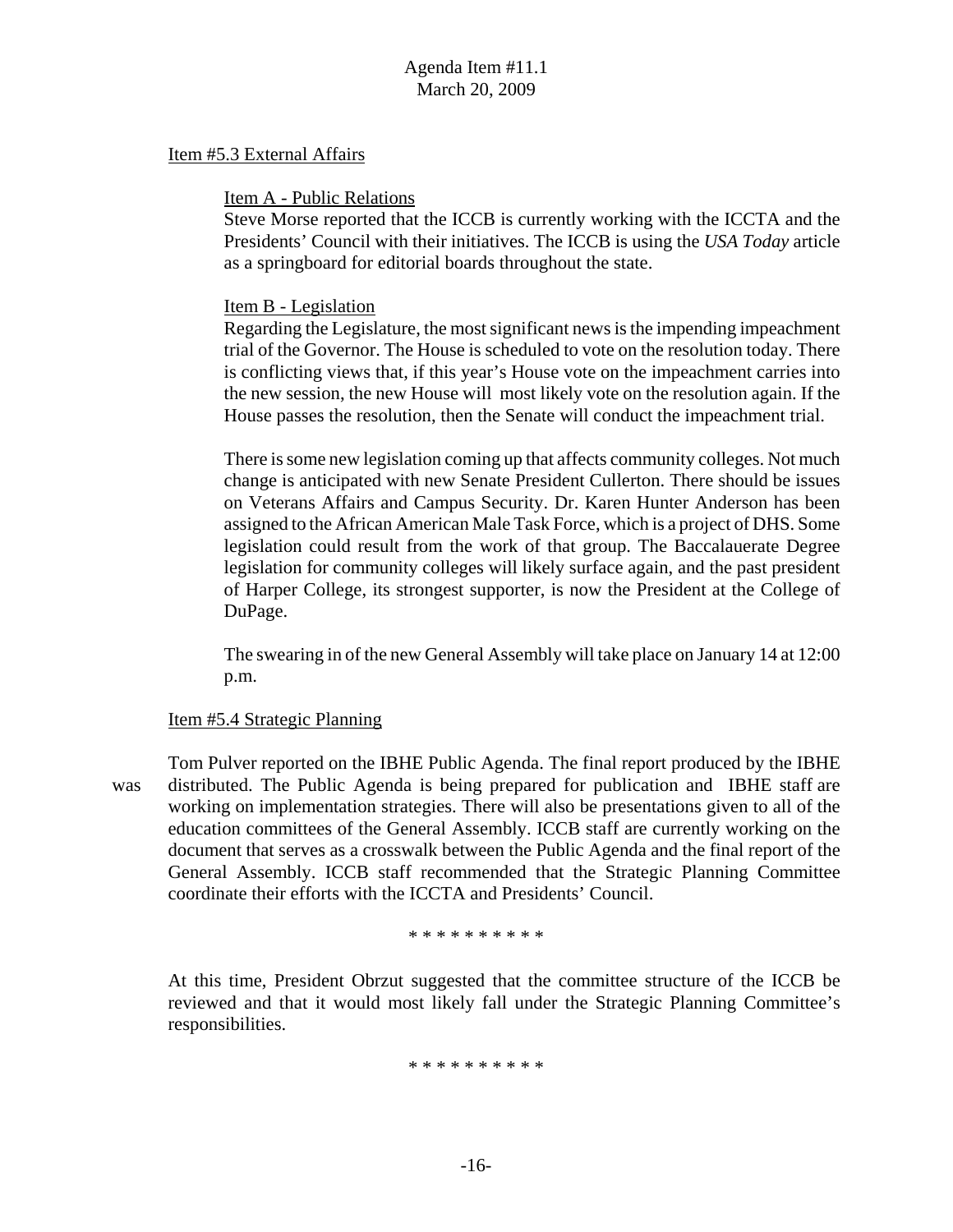Item #6 - Advisory Organizations

#### Item #6.1 Illinois Community College Faculty Association

Kathy Westman reported that, even though it is January and most of the colleges are not holding classes currently, the teachers have been busy preparing for the next term. She also reported that many faculty are seeing an increase in requests for letters of recommendation for students. These letters of course include requests from current students but also a noticeable increase from previous students for prestigious four-year institutions.

Ms. Westman thanked the Board and staff for all of their support. Due to ICCB support, the ICCFA is currently in the black and, therefore, able to move forward toward their goals.

ICCFA is preparing to distribute four awards of \$1,000 each for the Teaching and Learning Workshop Grant. This is to develop and provide workshops for community college faculty in the region. Another grant of \$1,000 will be awarded to an individual or group of faculty for research. Forms will be distributed through faculty leadership on campuses, as well as the ICCFA website. Recipients of the grants will be recognized at the ICCFA banquet in October and will be required to conduct a presentation at the annual conference.

The ICCFA is preparing for the fall 2009 conference which is co-sponsored by the colleges, trustees, and presidents. The 2009 statements for the ICCFA dues are being prepared and will be mailed soon. ICCB is assisting in preparing this, and will include a narrative with the hope of gaining increased compliance.

The next ICCFA meeting will be held later today in the ICCB offices.

\* \* \* \* \* \* \* \* \* \*

Jake Rendleman asked Ms. Westman if there were still colleges that have not paid their dues for the current year. Ms. Westman replied that there are a few that have not, but that those that have not, have also been consistent in not participating in past years as well.

Item #6.2 Student Advisory Committee

Christopher Brunson reported that the next SAC meeting will be January 23-24, 2009 in Springfield. SAC has been busy planning several events. Student Advocacy Day will focus on increased operational funding. The end of the year banquet will be in March and all college trustees will be invited. Mr. Brunson also extended an invitation to Board Members. The banquet will be held at the Marriott in Oak Brook, and invitations will be sent out soon. The Autism Fundraiser will conclude February 27, 2009, and all proceeds will go to Autism for Illinois.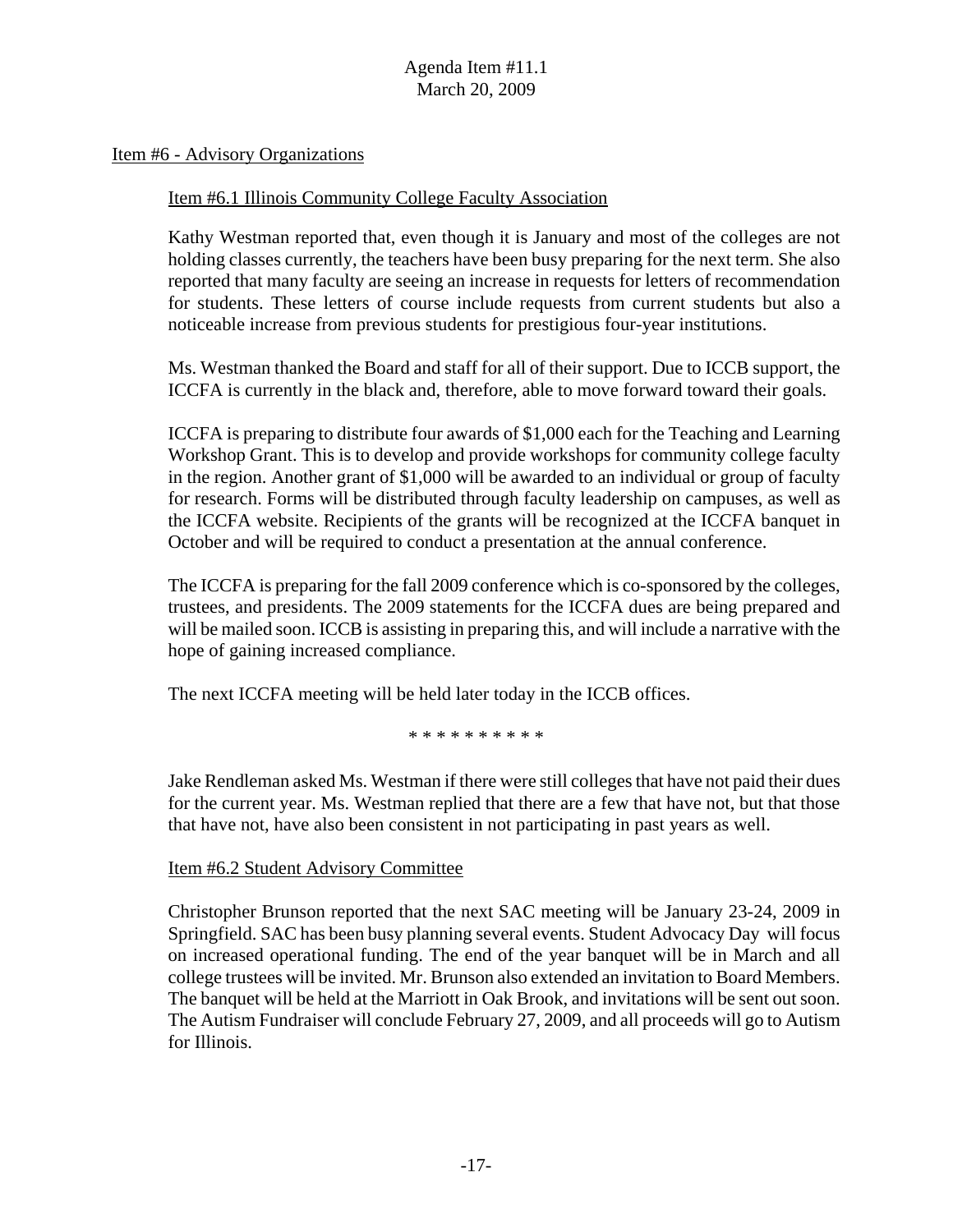#### Item #6.3 Illinois Community College Trustees Association

Mike Monaghan welcomed everyone and brought best wishes from Jeff May, President of ICCTA. Mr. May was planning on attending but, unfortunately, was not able to make it. The trustees find themselves in a position favorable to working with everyone in the community college system. He also thanked everyone for all of the hard work in the past years and looks forward to working together in the new year.

This year promises to be trying, and one of the issues that the community colleges face is to measure the impact of the 2.5 percent reduction, with currently the promise of additional cuts to come for this fiscal year. To attempt to measure what the impact of a 2.5 percent or further reductions may be, a survey has been launched jointly, with the Presidents Council and ICCB. They are receiving results and anticipate to compile the data and develop an initiative to present to the General Assembly and Governor, in an attempt to continue to move the system forward, at least from a budget perspective.

The community college system will be well represented in Washington, D.C., from February 8-11, 2009, where the AACC and the ACCT have coordinated a joint lobby day. Some of these state issues, such as funding, spill into the national scene as well. Community colleges seem to be well positioned in the upcoming President-elect's budget and especially in the proposed economic stimulus package. ICCTA has worked with Senator Durbin, and have an appointment with him to help them understand where community colleges fall in the budget and where they stand in the stimulus package. Community college representatives will meet with Senator Durbin on February 9 or 10, 2009.

ICCTA will also conduct their regular board meeting while in Washington D.C. The March meeting will be March 13 and 14 in Oak Brook. They hope to have the legislative agenda completed by that time.

Mr. Monaghan also commented on the MAP grants and how ICCTA may be able to help with registering students. ICCTA has addressed this with some degree of success with ISAC in the past. At one time, MAP grants were awarded on September 1 and sometimes the community college students did not even apply until August. The award date was then pushed back and is now creeping up again. The ICCTA has had success in the past asking ISAC to move the dates back and perhaps that precedence may help move the award deadlines again.

#### Item #6.4 Illinois Community College System Foundation

Ray Hancock discussed the Enroll Illinois program and its objective to create a constituency of all community college people, which currently does not exist in a formal sense. There are five different categories of membership that are functioning. The ICCSF has met with the Presidents' Council, the Illinois Council of Community College Administrators, ICCFA, ICCTA, basically, all of the constituency groups of the system. Some have endorsed the program, but no one has been asked to do this yet. It is a new idea but continuing to grow.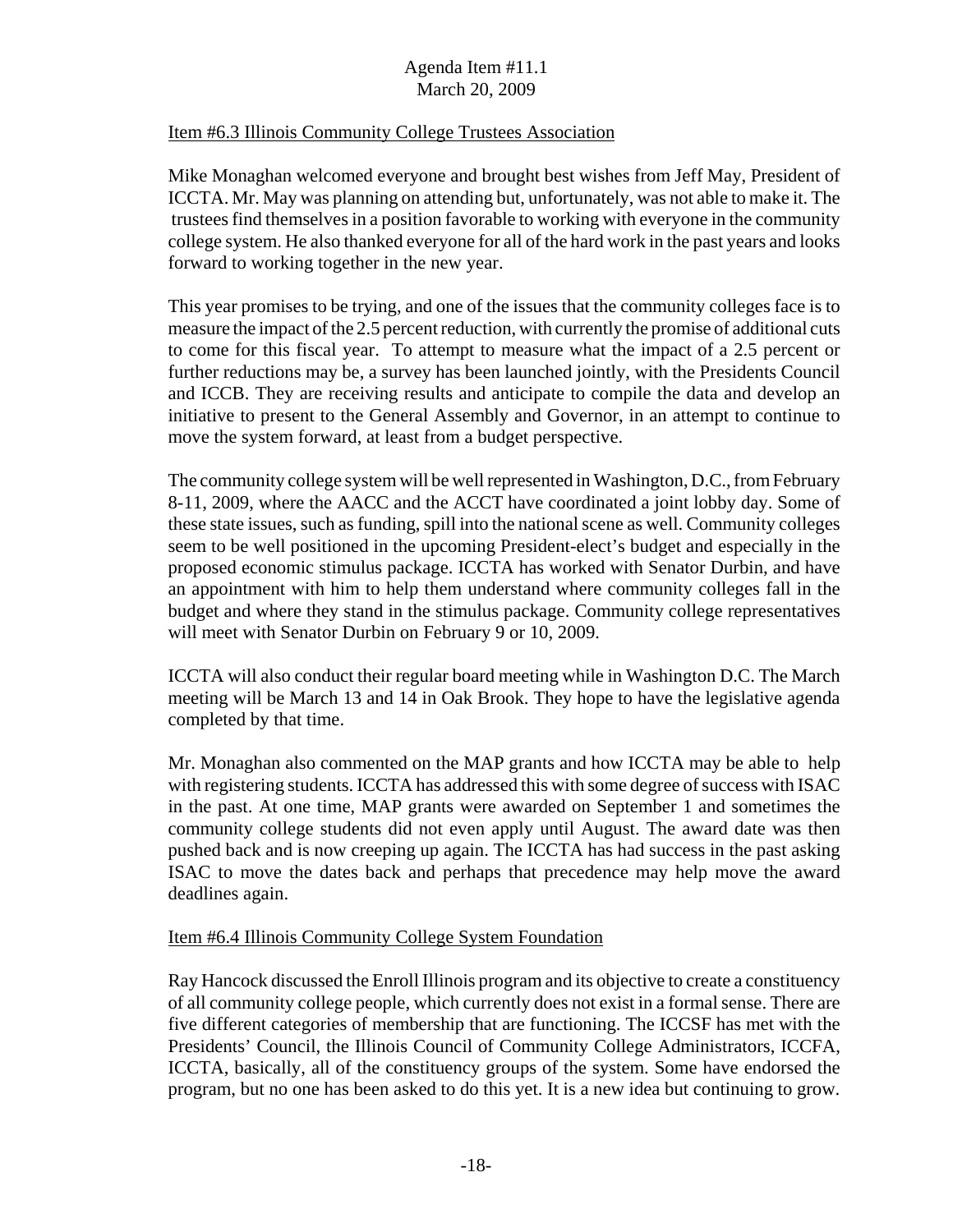The ICCSF offers several scholarships throughout the system totaling almost \$250,000. Their investment portfolio, like everyone's, has taken quite a hit with the economic times. They are offering the same amount at this time. They may need to reduce the size of scholarships in the future.

The Purchasing Consortium is growing and had the first really good year in 2007 and did a little over \$6 million in business. This year that has increased to just over \$7 million. There is a lot of pressure for the colleges to purchase locally and the boards try to support that whenever possible. One area of concentration is academic regalia. All of the colleges have commencement ceremonies and they either buy or rent gowns and hats. They have found a great group to purchase these supplies from and almost 100% of the colleges are now using that company.

Dr. Hancock gave an update on the Harry L. Crisp II Community College Center. The operation of the building is expensive and complex, but it is the best thing ever for this system. The ICCB has inadequate space in the building and there are issues with the state not making payments. The ICCB is several months behind in rent, and ICCSF has started an expansion project to accommodate for the lack of space for the ICCB. This is Dr. Hancock's first project with public money, and it has proven difficult. The latest issue has been that the certified appraisal came in significantly less than needed for the loan. The appraisal also indicated that we needed additional parking and proof of a tenant for the fourth floor space before we could build. He is exploring different methods of financing and Dr. Hancock will keep everyone updated on this project.

The ICCSF will organize a meeting of foundation directors during the March meetings of the ICCTA and Presidents' Council. The meeting will be held on Thursday, March 12, 2009 and Dr. Hancock asked that foundation directors bring their presidents with them. That evening the foundation will sponsor a reception through Energy Systems Group.

Dr. Hancock also expressed his appreciation to the ICCB for all of their work. They are not only partners with the ICCSF, but the ICCB has emerged to be the leader in state education agencies. The reason for this are the quality Board members and staff. Dr. Hancock has been in the system for many years and the Board has maintained its integrity and stood up to the issues, and the staff is a great part of that.

#### Item #6.5 Presidents' Council

Bob Mees was very pleased to present to the Board. One of the projects that the Presidents' Council reported to the Board last year was the Sustainability Institute. Seven colleges were involved in that institute and included Kankakee Community College, Wilbur Wright College, Lewis and Clark Community College, Parkland College, Black Hawk College, Olive-Harvey College, and John A. Logan College. This program has grown and several more colleges will join the Institute later this year. This group will travel to Washington D.C. on Monday, January 12, 2009, to meet with President-elect Obama's transition team. The hope is that the group will be able to secure some funding from the current economic stimulus package. The colleges that will send representatives include Kankakee Community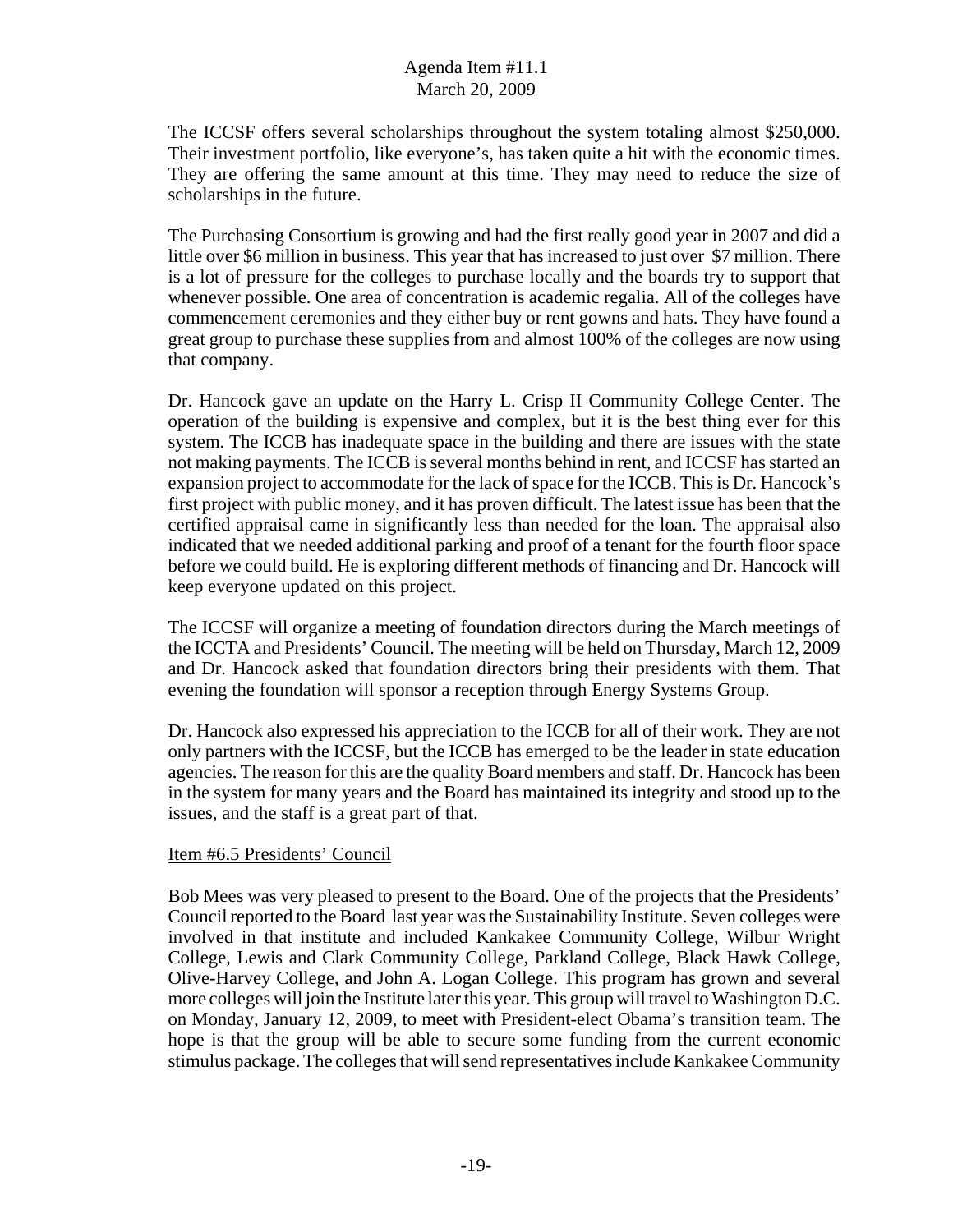College, Wilbur Wright College, Lewis and Clark Community College, Southwestern Illinois College, Heartland Community College, Lake Land College, Illinois Central College, Black Hawk College, Olive-Harvey College, Triton College, Waubonsee Community College, Richland Community College, John A. Logan College, and Joliet Junior College. They are hopeful of positive results and are focusing on three goals: energy efficiency and conservation, green jobs and workforce development, and modeling efficiency and demonstrating renewable energy. All of the colleges have been surveyed about these issues. Jon Astroth of Heartland is the chair of this committee, and Jerry Weber of Kankakee has taken a leading role in the project as well.

In two weeks, the annual joint meeting with the Chief Academic Officers and Student Services Officers will be held at the President Abraham Lincoln Hotel and Conference Center in Springfield. The Presidents' Council is excited about the meeting.

Public relations will be very important in the coming year and everyone, including the presidents, the board, and the trustees, is working together on this. It is so important that we send out the same message. We have to gather information to show the impact of the budget situation. We always find a way to fulfill our mission regardless of how much we have been cut and one of the biggest problems has been the increase in tuition. We have to show that this is a problem and will continue to be, unless we get this situation turned around. We need to work hard and with everyone working together on the same message, we will succeed. Everything is in turmoil, but we are getting things ready and when things are ready to change, we will be prepared. There is tremendous potential in the future to make a positive change.

The program with the Presidents' Council and the National Guard has been very, very successful. Dr. Mees thanked Jennifer Timmons and Elaine Johnson for their ICCB staff support. The program focuses on three aspects for this program: the community colleges will host family academies, reintegration programs, and other gatherings of the National Guard; establishing liaisons with family assistance centers throughout the state; and creating and/or expanding on campus Veterans Affairs Centers. All of these things are happening and a successful press conference was held in Springfield on November 13, 2008. So far, nine integration programs have been set up for the first half of the year and Joan Ryan from Director Tammy Duckworth's Veterans Affairs office has contacted Dr. Mees and her office wants to assist with this effort.

\* \* \* \* \* \* \* \* \* \*

Jake Rendleman inquired if there was anything being done for faculty and staff that are veterans.

Dr. Mees replied that, at John A. Logan, they have several staff that are with the military and they have created a model policy that was reviewed by military people and it has been regarded as a tremendous policy. If anyone would like to review the policy, Dr. Mees would be more than happy to share it. The president of their faculty association, Tim Baker, is currently serving in Afghanistan and his deployment was what motivated them to change the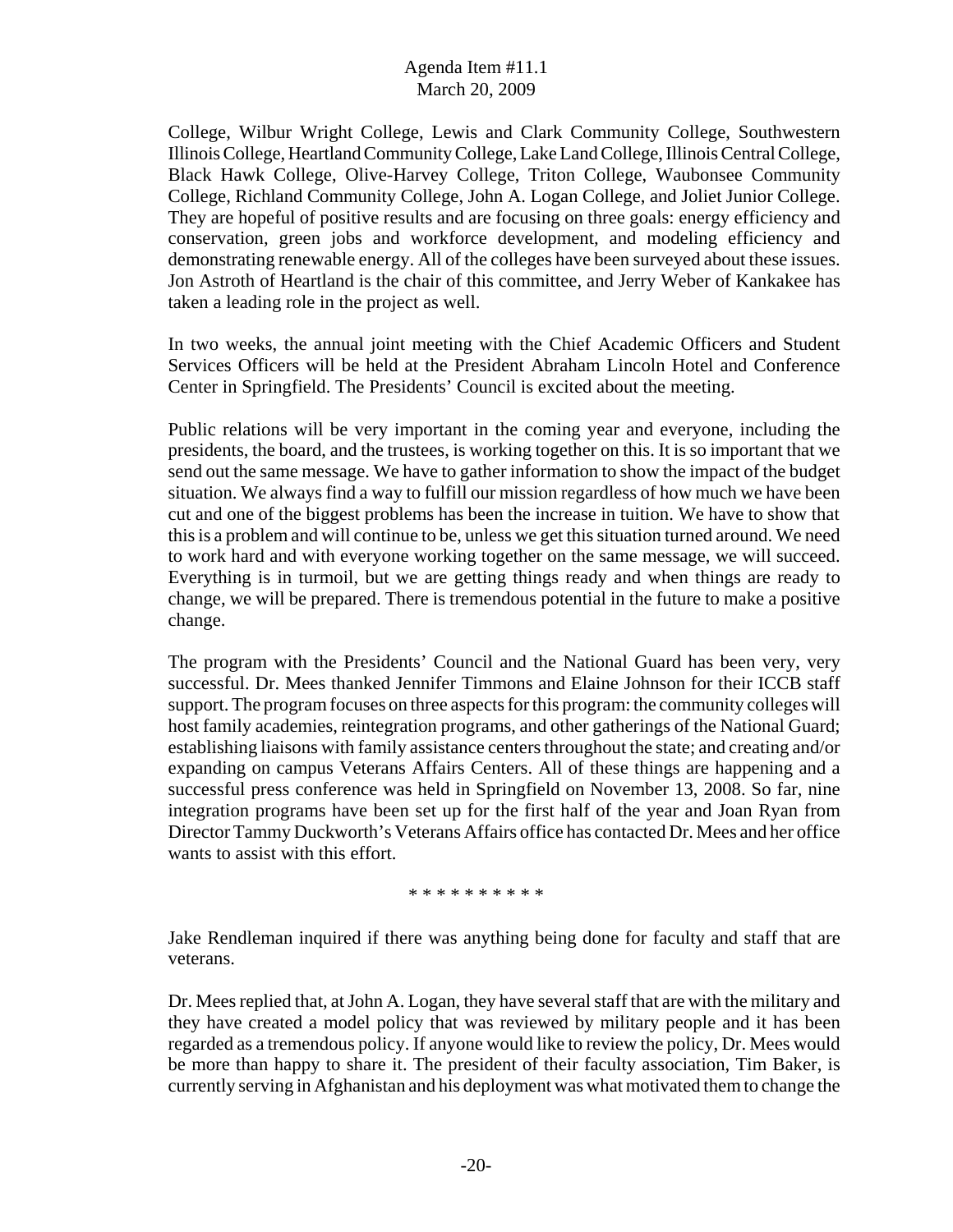previous policy. The policies need to be developed to support the employees in the utmost way because they are making a great sacrifice by serving their country.

Mr. Obrzut also mentioned that he and Jennifer Timmons met with Lieutenant Governor Quinn's office and are working with them on creating access through our website to help veterans get into our community colleges.

\* \* \* \* \* \* \* \* \* \*

At this time, Chairman Alongi announced that the format of the meeting would change in order to allow Dr. Dale Chapman and Donna Meyer of Lewis and Clark Community College more time to present their Mobile Health Unit.

\* \* \* \* \* \* \* \* \* \*

#### Item #8 - New Units of Instruction

Tom Pulver made a motion, which was seconded by Jake Rendleman, to approve the following motion:

The Illinois Community College Board hereby approves the following new units of instruction for the community colleges listed below:

#### **PERMANENT PROGRAM APPROVAL**

Black Hawk College

< Inventory Specialist Certificate (31 semester credit hours)

College of DuPage

< Associate of Arts in Teaching (A.A.T.) Secondary Mathematics Statewide Model Curriculum (63 semester credit hours)

Kankakee Community College

- < Cosmetology Associate of Applied Science (A.A.S.) Degree (67 semester credit hours)
- < Cosmetology Technician Certificate (49 semester credit hours)

#### John A. Logan College

< Associate of Fine Arts (A.F.A.) in Music Education (68 semester credit hours)

Oakton Community College

Radio Frequency Identification Associate of Applied Science (A.A.S.) Degree (60 semester credit hours)

Olive-Harvey College

< Ophthalmic Technology Associate of Applied Science (A.A.S.) Degree (65 semester credit hours)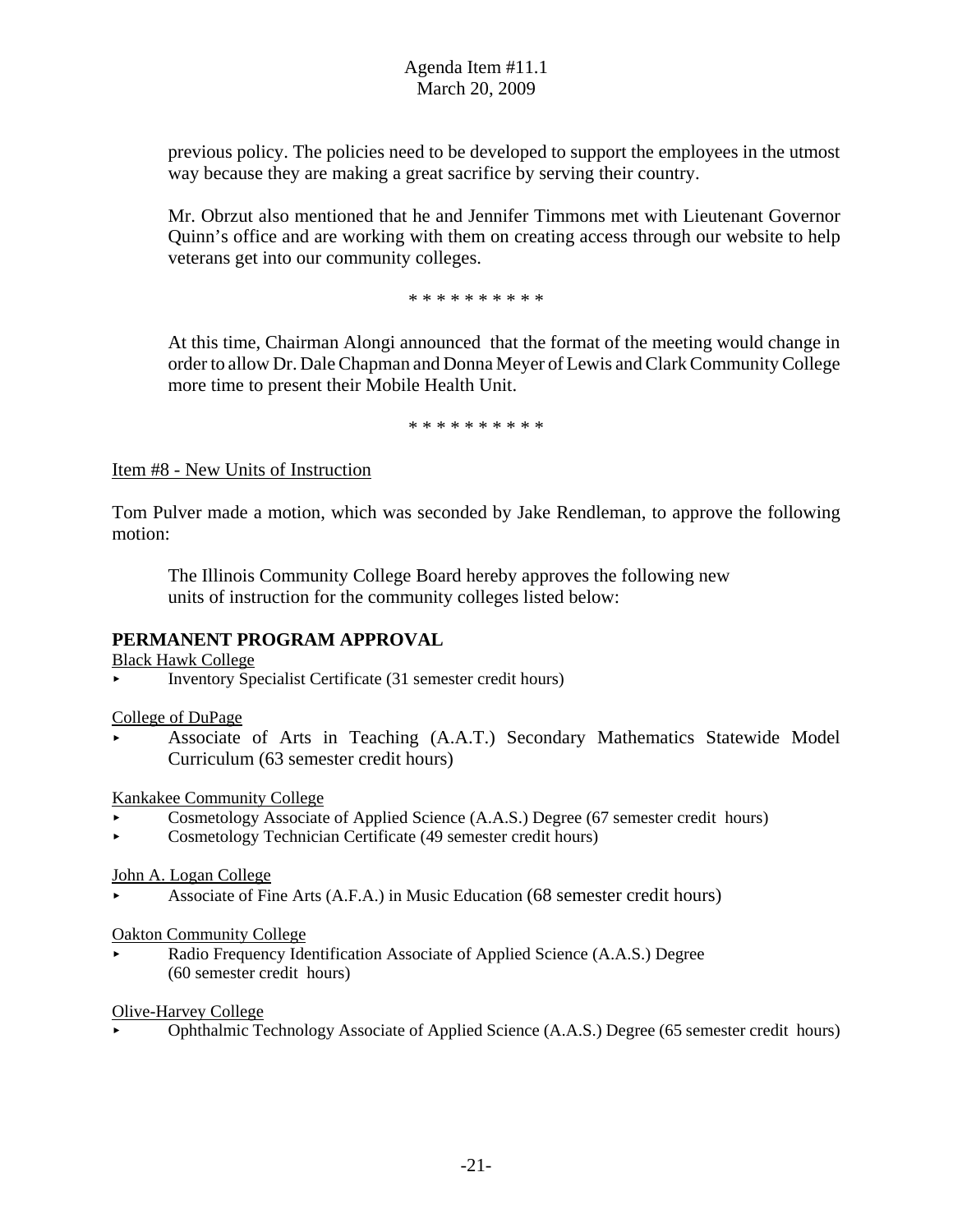Rend Lake College

< Associate of Arts in Teaching (A.A.T.) Early Childhood Education Statewide Model Curriculum (62 semester credit hours)

Richland Community College

- < Associate of Arts in Teaching (A.A.T.) Early Childhood Education Statewide Model Curriculum (64 semester credit hours)
- < Associate of Arts in Teaching (A.A.T.) Special Education Statewide Model Curriculum (60 semester credit hours)

Sauk Valley Community College

< Associate of Arts in Teaching (A.A.T.) Special Education Statewide Model Curriculum (63 semester credit hours)

#### **TEMPORARY PROGRAM APPROVAL**

Richard J. Daley College

< Sustainable Urban Horticulture Certificate (31 semester credit hours)

#### Olive-Harvey College

< Cosmetology Certificate (36 semester credit hours)

#### Parkland College

Sprinkler System Technology Associate of Applied Science (A.A.S.) Degree (69 semester credit hours)

The motion was approved by unanimous voice vote. Student advisory vote: Yes.

#### Item #9 - Illinois Community College Board Recognition of Community Colleges

Judy Rake made a motion, which was seconded by James Dumas, to approve the following motion:

The Illinois Community College Board hereby grants a status of "recognition continued" to Highland Community College.

The motion was approved by unanimous voice vote. Student advisory vote: Yes.

#### Item #11 - Consent Agenda

Rudy Papa made a motion, which was seconded by Tom Pulver, to approve the following items:

#### Item #11.1 Minutes of the November 25, 2008 Meeting

The Illinois Community College Board hereby approves the Board minutes of the November, 25, 2008, meeting, as recorded.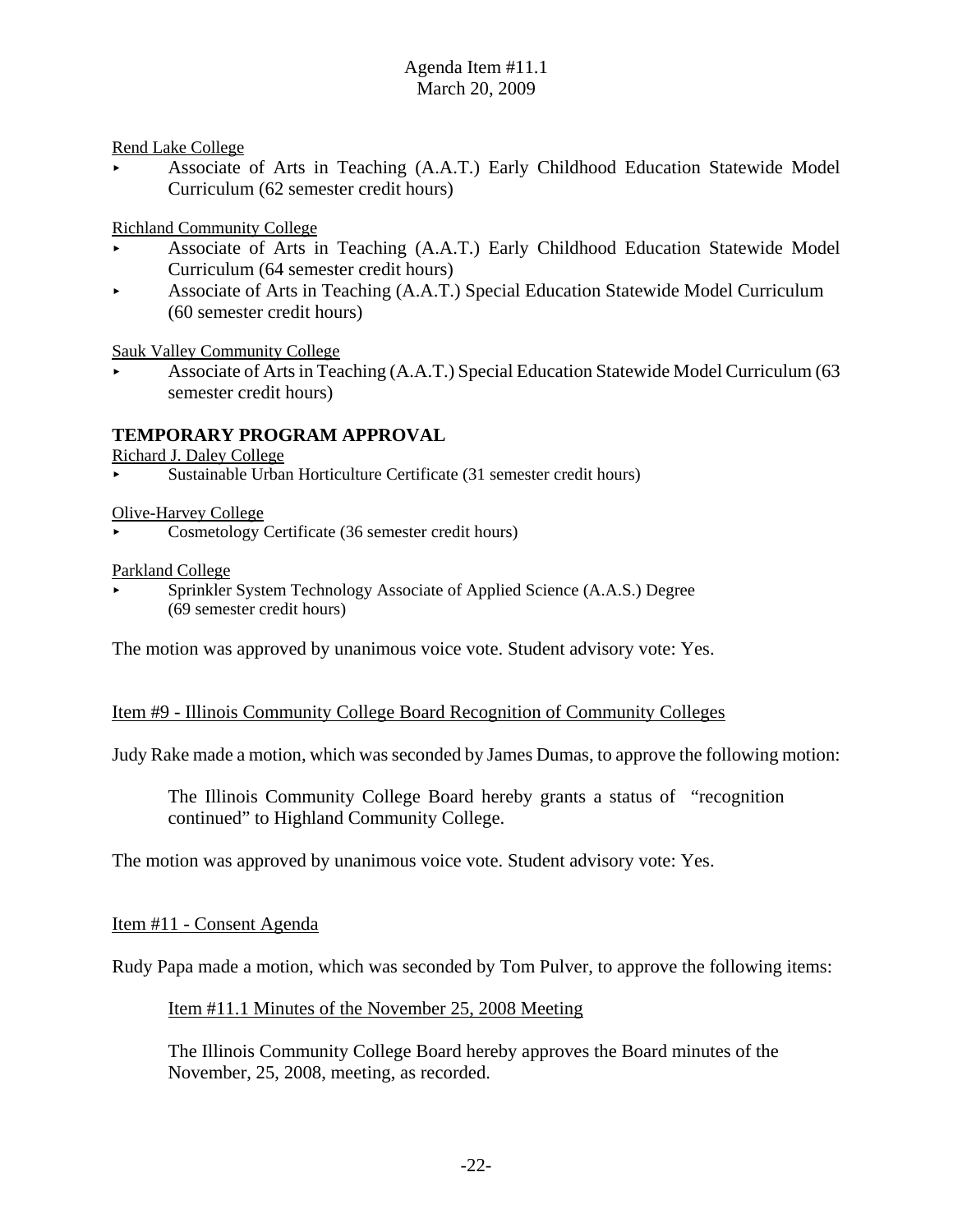Item #11.2 Minutes of the November 25, 2008 Executive Session

The Illinois Community College Board hereby approves the Executive Session minutes of the November 25, 2008, meeting as recorded.

#### Item #11.3 FY 2010 Capital Budget Request

The Illinois Community College Board hereby:

- 1. Approves the fiscal year 2010 Capital Budget Request for the Illinois Community College System as presented in the attached Table 1;
- 2. Authorizes the submission of the request to the Illinois Board of Higher Education; and
- 3. Authorizes its President/CEO, with the concurrence of the Chair, to make technical adjustments to the request if more refined data becomes available.

The motion was approved by unanimous voice vote. Student advisory vote: Yes.

#### Item #12 - Information Items

Item #12.1 - Fiscal Year 2009 Financial Statements

The Fiscal Year 2009 financial statements were provided to the Board for information and review.

Item #12.2 - Annual Student Enrollments and Completions in the Illinois Community College System - Fiscal Year 2008

The Annual Student Enrollments and Completions in the Illinois Community College System, for Fiscal Year 2008 were provided to the Board for information and review.

Item #12.3 Workforce Development Grant Report Business and Industry Services - Fiscal Year 2008

The Fiscal Year 2008 Workforce Development Grant Report Business and Industry Services was provided to the Board for information and review.

Item #12.4 Illinois Community College System Performance Report for Fiscal Year 2008 Focus on Affordability

The Fiscal Year 2008 Illinois Community College System Performance Report was provided to the Board for information and review.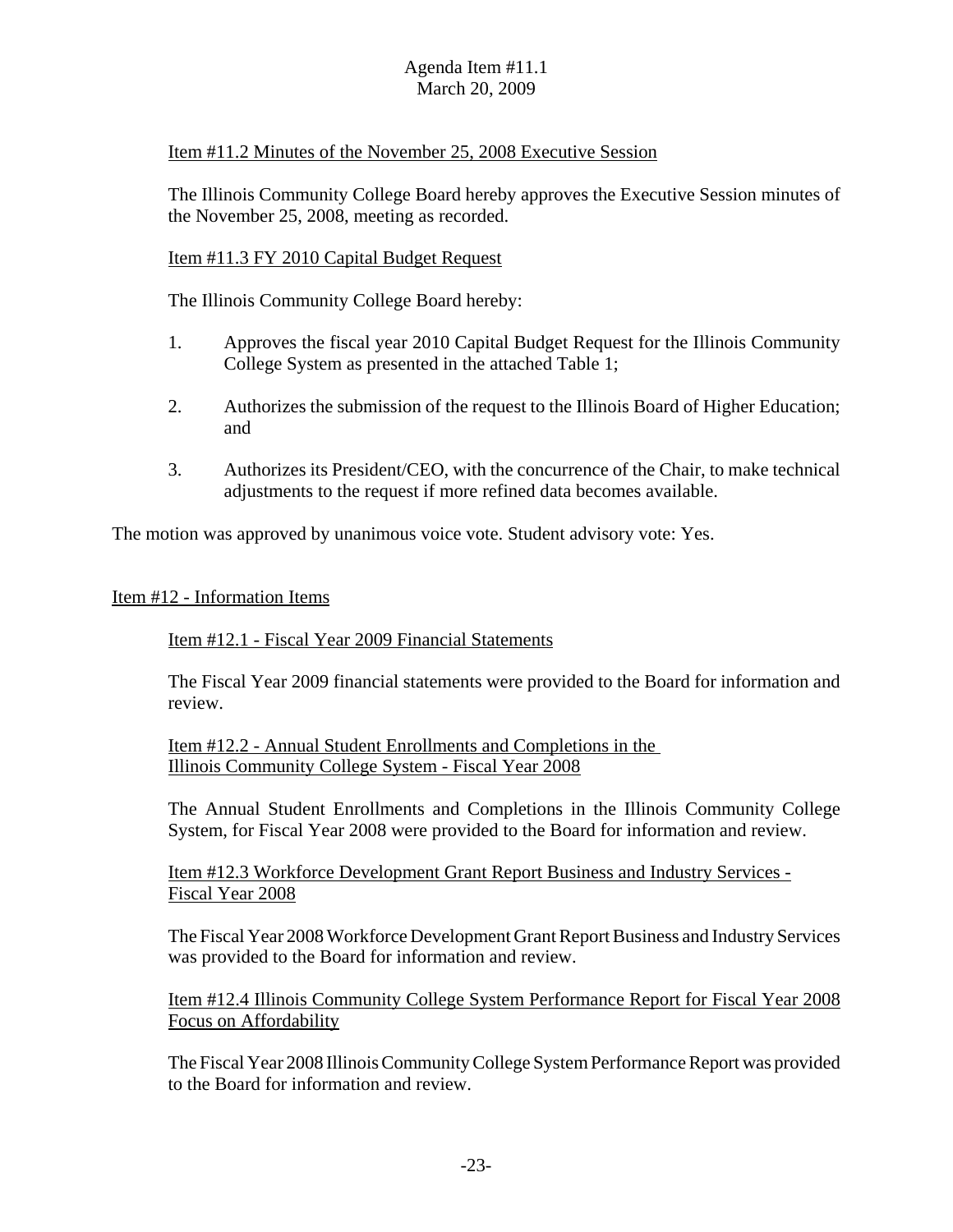#### Item #12.5 Final Report of Illinois Board of Higher Education Public Agenda

The Final Report of Illinois Board of Higher Education Public Agenda was provided to the Board for information and review.

Item #13 - Other Business

There was no other business at this time.

Item #14 - Executive Session

There was not an Executive session at this meeting.

#### Item #15 - Public Comment

There was no public comment at this time.

# Item #10 - Fiscal Year 2009 Enrollment and Fiscal Trends in the Illinois Community College System

Dr. Karen Hunter Anderson presented the Fiscal Year 2009 Enrollment and Fiscal Trends for the Illinois Community College System. Dr. Anderson explained that the study for this year focused on affordability. Specifically, the enrollment patterns within the context of the current economy, affordability, and other fiscal trends. Dr. Anderson gave a brief overview of the enrollment trends and focused primarily upon how the current economic trends are affecting our colleges. We are facing declines in state and tax support, as well as, higher education appropriations. In comparison with national trends, Illinois is very close to the national average for the number of students with high school credentials, the number of students (18-24 years) that are enrolled in college and we have a higher average of students (25-29 years) enrolled in college who do not hold a bachelor's degree. With completion, transfer and retention we are higher in terms of white and African American students but are under for Latino students. We do have some work to do to increase the completion rate for African-American students.

Dr. Scott Parke thanked Nathan Wilson, Candy Tempel, Jo Barnard, and Michelle Defour for all of their contributions for the report and also those people that recently retired. Mr. Mathew worked on the website, Mr. Morgan contributed the workforce components and Ms. Risse helped with the transfer numbers. Dr. Parke conducted a presentation on the enrollment trends over that past 10 years. He highlighted trends in Illinois in comparison to public universities in Illinois and nationwide as applicable. Overall, credit enrollments are down slightly and noncredit enrollment is on a slight downward trend in the last year. Completions are on the same level as the previous year and should increase since this is one of the goals of the Public Agenda.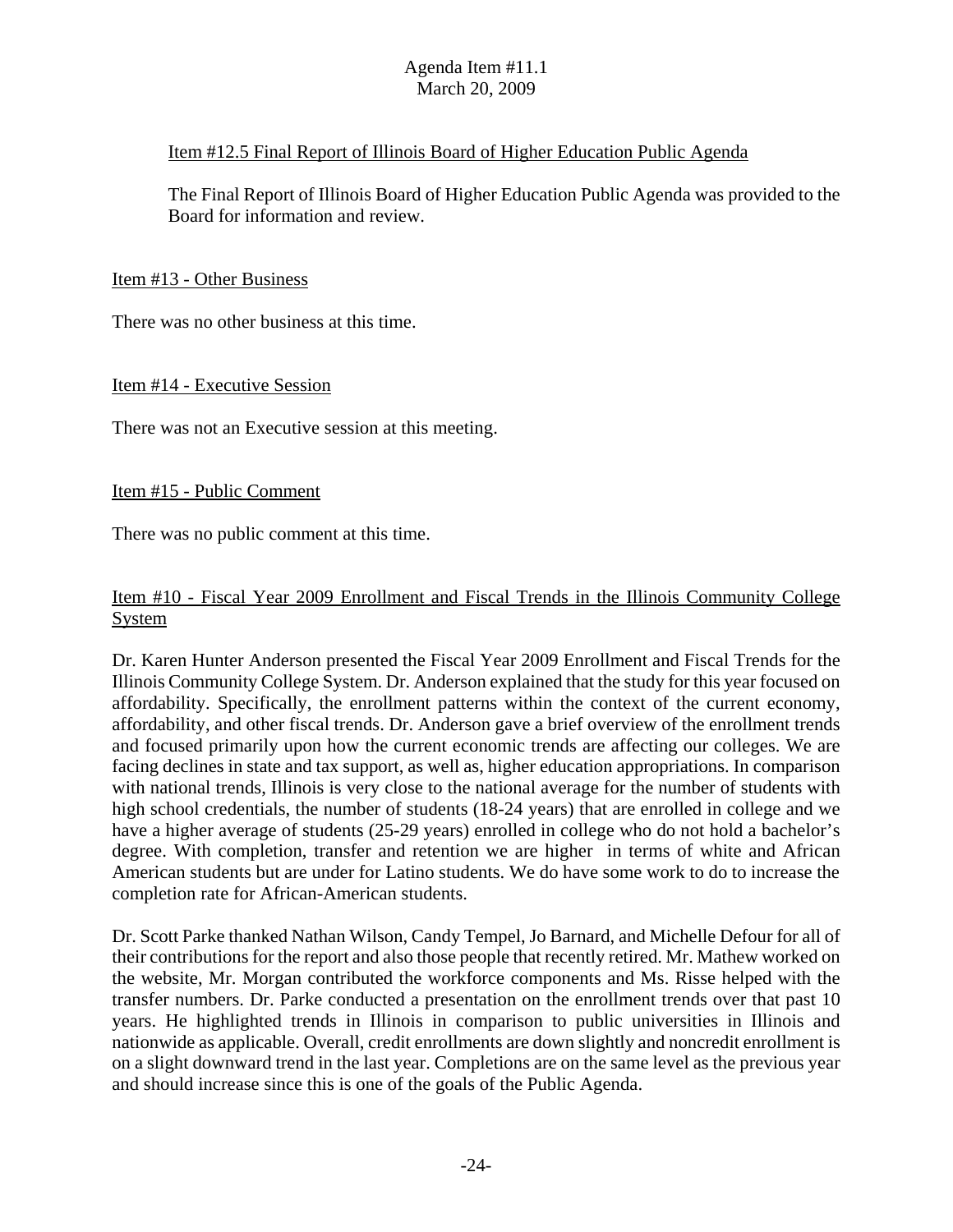Ellen Andres presented several charts that demonstrated that colleges are offering more credit hours, but a lower percentage are funded credit hours. In regard to tuition, it has surpassed the Midwest median income, which is something that the system has not seen before. In the end, Illinois community colleges still offer the best deal to the students.

Ms. Andres commented that Illinois community colleges have a lot of students and they generate a lot of credit hours. The system has less money, but our colleges are still dealing with the students and doing a great job of it. She also stated that Bob Mees said it best, "We still continue to do a good job and, at some point, the students are going to suffer and we're afraid it's going to hit soon."

\* \* \* \* \* \* \* \* \* \*

Tom Pulver asked if we knew what the current counts were showing for the Spring 2009 semester enrollments. Dr. Parke replied that he has heard that the numbers are up, but it is too early to report any exact figures yet.

Jake Rendleman commented that the numbers show that enrollments have gone down over the last five years. Could this be contributed to pricing some students out of the market. Do we have any idea what is causing this? Dr. Parke reported that it may be one of the contributing factors but each college has it's own factors.

Mr. Obrzut announced that these correlations would be reported to legislators and editorial boards as well.

#### \* \* \* \* \* \* \* \* \* \*

#### Item #7 - Lewis & Clark Community College Mobile Health Unit

Dr. Dale Chapman thanked the Board for the invitation to present. Judy Rake and Rudy Papa live in the Lewis and Clark district and he thanked them for their support. Dr. Chapman stated that, five years ago, his associate nursing program had 92 students and currently when you look at the employment needs for nursing students, about 2.14 million nurses are needed across the country and 30,000 in the state of Illinois. We talked to our foundation, local hospitals, and strategic groups and they looked at expanding their nursing program, dramatically, over the past five years. They were awarded a \$2.5 million grant from Alton Memorial hospital which helped them keep taxes from going up, and a local bond helped construct a building for their nursing program. By next fall, the college will have 320 students in their nursing program, making it the largest ADN program in the state of Illinois. In 2003, then Senator Barack Obama visited the campus and the nursing program and discussion focused on how to solve some of the healthcare problems. It was suggested that community colleges could use dental hygiene programs and ADN nursing programs as a way to serve areas that are under served or not served at all. Senator Obama listened an in 2005, he supported five earmarks. One of them was for Lewis and Clark and the unit that the Board will tour in a short while. Half of the earmark went to the unit and the other half went to the Lewis and Clark foundation. Dr. Chapman feels Lewis and Clark Community College is responding to the needs of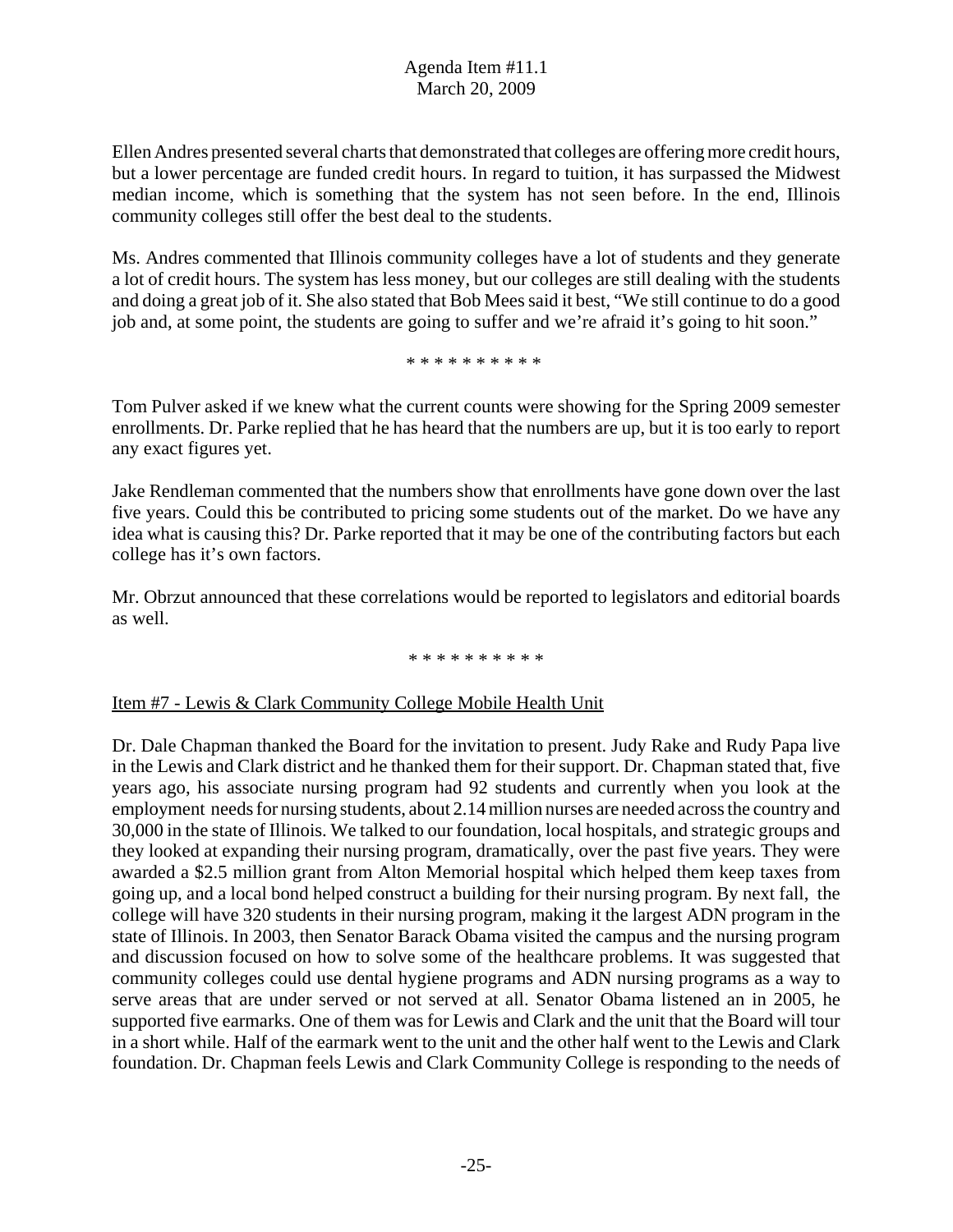their area in terms of career programs and, with that as a backdrop, a lot of the ideas for this unit came from Donna Meyer. Her vision has been tremendous and she serves on several national and statewide committees.

Ms. Meyer thanked everyone for allowing her to come today. She commented on how nice it is to be working on something that is fun and to feel that you are actually serving the population. She spoke about Lewis and Clark's Nurse Managed Center for Healthcare and Education. The Nurse Managed Center has two components: a stationary clinic on campus that was established in November 2006 and now the Mobile Health Unit, which arrived on November 3, 2008. The Nurse Managed Center is a multi-faceted program; there are three nurse practioners, a health education and prevention program has been established, and primary care clinics have been set up throughout the community college district.

An issue that developed when the nursing program was being expanded was where to put all of the nursing students for clinical work. Her solution was to create their own clinical sites. Students have access to the clinic on campus, they now go out in our mobile unit, and also the other stationary sites that they visit throughout the district. This is very important because it has shown that, when students conduct their clinicals in their own communities, they stay there as well. They truly are a unique program; there are only 250 nurse managed facilities in the United States and whereas most are in the inner cities, we are not.

Lewis and Clark was the first community college to receive this grant and the mobile unit treats under served individuals and rural communities. Their mission is to expand existing healthcare services and offer high quality and affordable services as well. Students perform visits but also conduct a variety of screenings - cholesterol, glucose, blood pressure and flu shots. The unit also reaches culturally diverse areas that many of our students would not otherwise be able to experience.

The college's vision is to create healthier communities through health education, prevention, primary care, nursing education, oral health education and screenings.

The mobile unit has experienced many successes and most of that is due to the partnerships and collaboration that have developed with the communities. In the beginning, Lewis and Clark did not want to step on any toes, especially physicians, but they have learned that Lewis and Clark is serving those people that the physicians did not see anyway. Lewis and Clark Community College has partnered with several existing healthcare agencies, public health departments, schools and community centers. They also serve Headstart and the American Red Cross. Since the college is a disaster site, the mobile unit may be taken out in the event of a disaster and provide emergency care. United Way has become involved with the unit. We are happy to have partnered with Special Olympics, and will conduct all of the physicals for the children in the area that will participate in that event.

So far, the unit has served 1,093 patients with primary care needs, but has served over 10,000 people for other needs, such as preventative care, shots and screenings. They are the recent recipient of the Illinois Rural Health Associations Special Exemplary Project Award and are very pleased about that.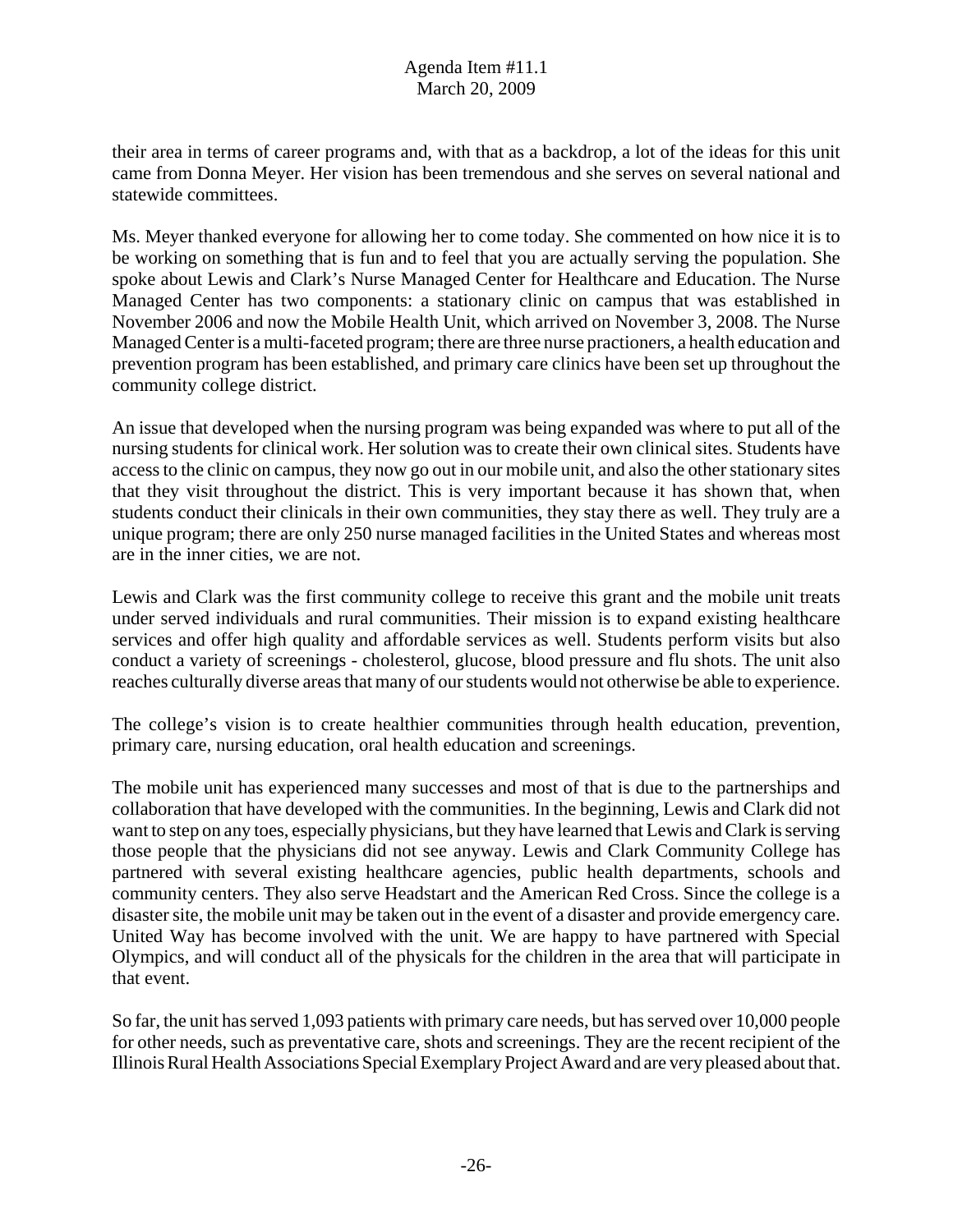Since Lewis and Clark has a dental hygiene program, the unit also has dental services. Oral health has become something that people have ignored because they do not have the funding. Oral health affects systematic health, and that need is becoming greater and greater.

Dr. Chapman commented that, in the area that they serve, there are currently 144 children between the ages of 3-14 whose teeth are so bad that they have to be put under general anesthia before their teeth can be examined.

Ms. Meyer noted that their unit is being used as a model by Health Resources and Service Administration (HRSA), a company that provided funds for the construction of the mobile unit, to show other community colleges across the nation. All fuel for the unit is donated by Piasa and Conoco-Phillips. The college is proud that the unit represents not only Lewis and Clark but also the State of Illinois. Ms. Meyer serves on the Illinois Center for Nursing board and nursing is a huge issue currently. Lewis and Clark Community College is trying to be very successful for all of you and Ms.Meyer thinks they have been so far.

\* \* \* \* \* \* \* \* \* \*

Dr. Chapman and Ms. Meyer invited everyone to come tour the mobile unit.

Mr. Obrzut thanked the members of the Board that attended the Executive Staff holiday party and all of the Board members for their contributions.

\* \* \* \* \* \* \* \* \* \*

Item #16 - Adjournment

At 11:20 a.m., Rudy Papa made a motion, which was seconded by Tom Pulver, to adjourn the meeting.

The motion was approved by unanimous voice vote. Student advisory vote: Yes.

Chairman President/CEO

Guy H. Alongi Geoffrey S. Obrzut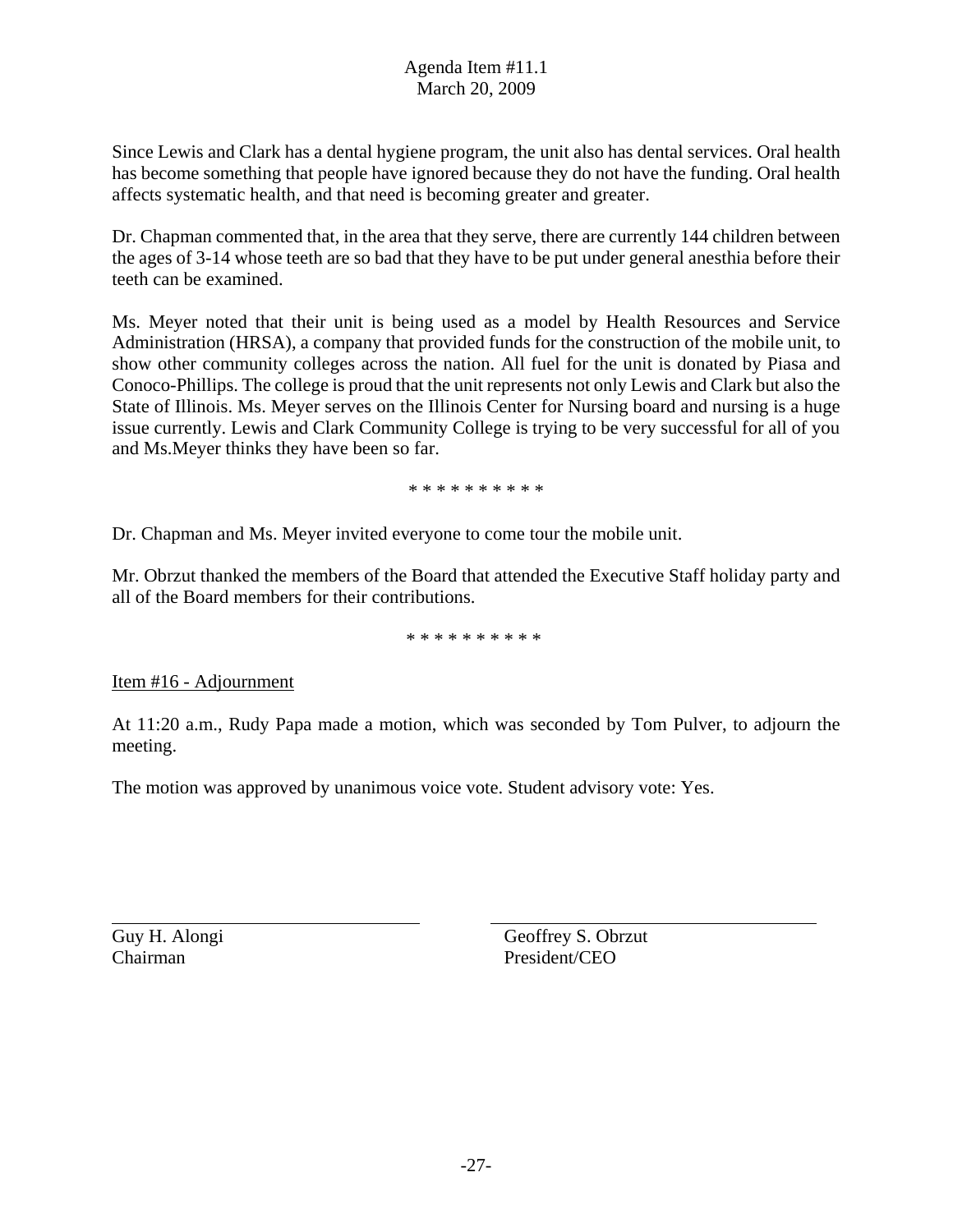#### Illinois Community College Board

## **SUMMARY OF CAPITAL PROJECTS APPROVED BY THE PRESIDENT/CEO DURING CALENDAR YEAR 2008**

110 ILCS 805/2-12 ( c ) requires the ICCB to approve all locally funded capital projects and to develop standards for approval. ICCB Administrative rules 1501.602 and 1501.516 establish those rules and require the President/CEO to report all approved locally funded and state funded capital renewal projects to the Board annually. Locally funded projects are defines as any project financed with either a protection, health, and safety tax levy, or as a project (other than maintenance in nature) financed with operating tax/bond proceeds or available fund balance with a cost of \$250,000 or more. The following report summarizes the 89 projects totaling \$205 million that were approved during calendar year 2008. There were 108 totaling \$281.7 million approved in the previous year. The colleges submitted 17.6% fewer projects for approval during calendar year 2008 with a 27.2% drop in the total budgeted approved amounts.

Of the 89 projects approved by the President/CEO during the year, twenty two were locally funded in 10 districts with sources other than protection, health, and safety levy proceeds, sixty four were funded with protection, health, and safety tax levy proceeds in 24 districts, and two projects were approved to be funded with protection, health, and safety bond proceeds in two districts. One project was funded with a combination of state and local funds. Since no capital renewal funding has been appropriated since FY 2004, we have seen a reduction in the number of Capital Renewal funded projects in recent years. Even those projects the ICCB has approved in past years are still waiting for state funds availability to proceed. There were no capital renewal funded projects approved during 2008.

In addition, seven budget and/or scope modification requests to existing projects were approved during the year for six districts. Four requests were for protection, health, and safety projects requiring no additional tax levy authority and three requests were for locally funded projects modified using additional local funds. The modifications totaled \$6,178,932 and are not included in the attached report. These modifications increased by over \$4,500,000 when compared to 2007's modifications which is attributable to a large \$4,950,000 budget increase to one locally funded project during 2008.

110 ILCS 805/3-38 requires colleges to obtain approval from the President/CEO for leases that will exceed five years. Two leases were approved during the year: a 10 year 6 month lease for College of DuPage space in Lisle, Illinois for their Business and Professional Institute and a 5 year lease for Shawnee Community College space for its Anna Extension Center.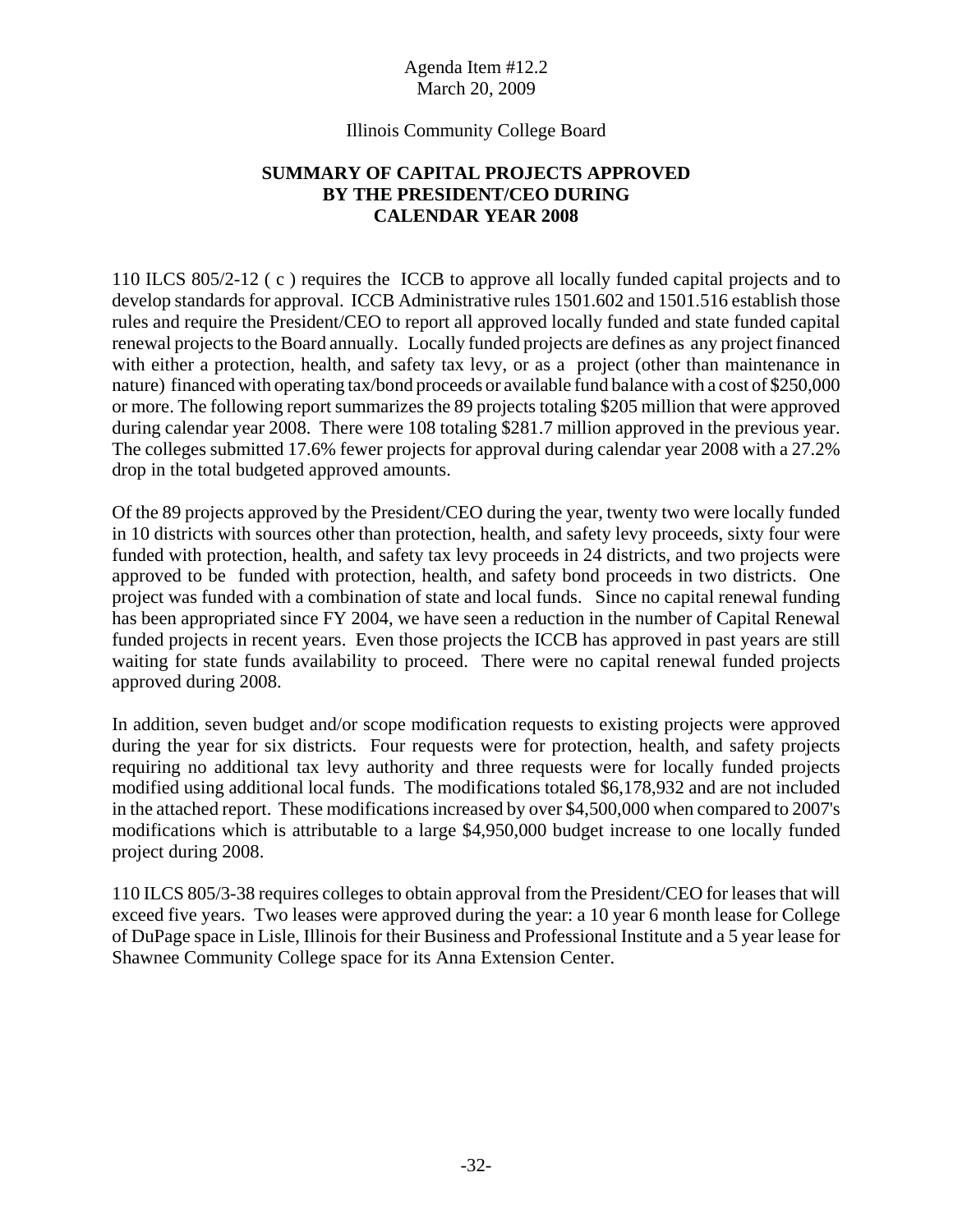# *PHS Bond Issue*

| <b>Approval Date</b> | College                 | <b>Project Title</b>                                 | Project #                              | <b>Approved Budget Fiscal Year</b> |                        |  |
|----------------------|-------------------------|------------------------------------------------------|----------------------------------------|------------------------------------|------------------------|--|
| 3/19/2008            | Lake Land               | Geothermal HVAC Modifications-Field House            | 1931-0308<br><b>Category Sub-Total</b> | \$4,500,000                        | FY 2008<br>\$4,500,000 |  |
|                      | <b>Excess PHS Bonds</b> |                                                      |                                        |                                    |                        |  |
| <b>Approval Date</b> | College                 | <b>Project Title</b>                                 | Project#                               | <b>Approved Budget Fiscal Year</b> |                        |  |
| 4/8/2008             | Spoon River             | Replace Electrical Transformers @ Main Campus        | 1933-0408                              | \$458,450                          | FY 2008                |  |
|                      |                         |                                                      | <b>Category Sub-Total</b>              |                                    | \$458,450              |  |
| Local                |                         |                                                      |                                        |                                    |                        |  |
| <b>Approval Date</b> | College                 | <b>Project Title</b>                                 | Project#                               | <b>Approved Budget Fiscal Year</b> |                        |  |
| 5/29/2008            | DuPage                  | <b>McAninch Arts Center Washroom Renovations</b>     | 0025-0508                              | \$380,000                          | FY 2008                |  |
| 4/7/2008             | DuPage                  | Natatorium (P.E. Building) Renovations               | 0026-0408                              | \$2,543,800                        | FY 2008                |  |
| 8/15/2008            | Highland                | Wind Turbine Instructional Building                  | 0008-0808                              | \$926,900                          | FY 2009                |  |
| 9/26/2008            | John Wood               | Blding/Land Acquisition 4220 Kochs Ln Quincy         | 0017-0908                              | \$1,625,000                        | FY 2009                |  |
| 2/25/2008            | Kaskaskia               | Salem Ext. Ctr. Land & Blding. Acquis./Renov.        | 0019-0208                              | \$1,807,300                        | FY 2008                |  |
| 6/2/2008             | Kaskaskia               | Greenville Educ. Ctr. Site Acquis & Remodel          | 0020-0508                              | \$1,485,000                        | FY 2008                |  |
| 12/4/2008            | Kaskaskia               | <b>Fitness Center Addition</b>                       | 0021-1108                              | \$3,289,476                        | FY 2009                |  |
| 3/19/2008            | Logan                   | Classroom Addition to Connect B & E Wings            | 0025-0308                              | \$14,528,500                       | FY 2008                |  |
| 3/28/2008            | Moraine Valley          | <b>Science Building Construction</b>                 | 0013-0308                              | \$25,640,100                       | FY 2008                |  |
| 3/28/2008            | Moraine Valley          | Instructional Center and Job Training Center         | 0014-0308                              | \$16,311,000                       | FY 2008                |  |
| 1/23/2008            | Moraine Valley          | Infrastructure & Boiler House I Improvements         | 0015-0308                              | \$6,970,750                        | FY 2008                |  |
| 3/28/2008            | Moraine Valley          | <b>Student Services Ctr Renovation/Student Union</b> | 0016-0308                              | \$19,330,900                       | FY 2008                |  |
| 5/20/2008            | <b>Rock Valley</b>      | Senstrom Ctr.for Career Educ.(SCCE)Remodeling        | 0017-0508                              | \$886,573                          | FY 2008                |  |
| 8/7/2008             | Shawnee                 | Sanitary Sewage System Replacement                   | 0009-0808                              | \$829,800                          | FY 2009                |  |
| 8/7/2008             | Shawnee                 | Career and Technology Center Building                | 0010-0808                              | \$965,400                          | FY 2009                |  |
| 8/7/2008             | Shawnee                 | Allied Health and Student Life Center Buildin        | 0011-0808                              | \$4,173,400                        | FY 2009                |  |
| 11/13/2008           | Southwestern            | Infrastructure Devel.-South Campus Belleville        | 0023-1108                              | \$5,185,000                        | FY 2009                |  |
| 11/13/2008           | Southwestern            | Site Improvements-Central Campus Belleville          | 0024-1108                              | \$5,134,000                        | FY 2009                |  |
| 11/13/2008           | Southwestern            | Belleville MC1320 (old bookstore) Renovations        | 0025-1108                              | \$1,153,000                        | FY 2009                |  |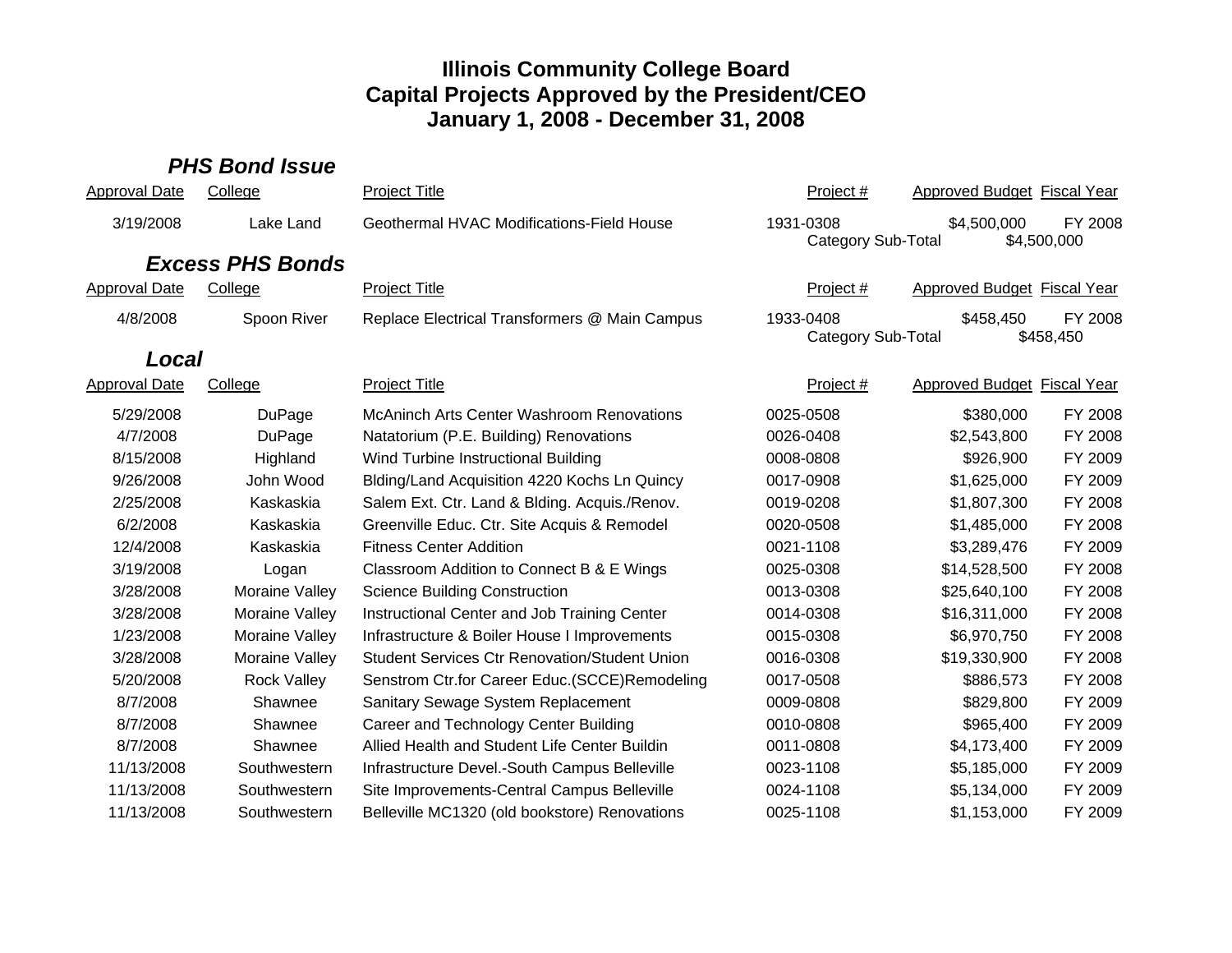| 8/1/2008             | Spoon River             | Renovations 2400-2410 E.Jackson Macomb Ph.I                      | 0018-0809                       | \$2,268,247                  | FY 2009 |
|----------------------|-------------------------|------------------------------------------------------------------|---------------------------------|------------------------------|---------|
| 8/1/2008             | Spoon River             | Blding Addition 322-326 E. Randolph, Havana                      | 0019-0809                       | \$1,081,510                  | FY 2009 |
| 8/1/2008             | Spoon River             | Blding Addition 327 Maple Ave, Rushville                         | 0020-0809                       | \$892,987                    | FY 2009 |
|                      |                         |                                                                  | Category Sub-Total              | \$117,408,643                |         |
|                      | <b>Local and State</b>  |                                                                  |                                 |                              |         |
| Approval Date        | College                 | <b>Project Title</b>                                             | Project #                       | Approved Budget Fiscal Year  |         |
| 12/15/2008           |                         | CCC-Harry S. Truman Land, Student Srvs Blding, Parking Structure | 0031-1208<br>Category Sub-Total | \$56,100,000<br>\$56,100,000 | FY 2009 |
|                      | <b>PHS Tax Levy</b>     |                                                                  |                                 |                              |         |
| <b>Approval Date</b> | College                 | <b>Project Title</b>                                             | Project #                       | Approved Budget Fiscal Year  |         |
| 10/14/2008           | <b>Black Hawk</b>       | Parking Lot & Roadway Surface&Drainage, Ext.                     | 1943-1008                       | \$1,219,500                  | FY 2009 |
| 10/14/2008           | <b>Black Hawk</b>       | Ext. Building Upgrades E. Moline Outreach                        | 1944-1008                       | \$448,800                    | FY 2009 |
| 12/10/2008           | Heartland               | Replace. Parking Lot Cameras/Push Button                         | 1990-1208                       | \$85,000                     | FY 2009 |
| 10/7/2008            | Highland                | Campus-Wide PA and Intercom System                               | 1941-1008                       | \$700,000                    | FY 2009 |
| 12/4/2008            | <b>Illinois Central</b> | Dogwood Asbestos Abate/Culinary Arts Area                        | 1978-1208                       | \$57,400                     | FY 2009 |
| 12/4/2008            | <b>Illinois Central</b> | Generator Replacement                                            | 1979-1208                       | \$286,861                    | FY 2009 |
| 12/4/2008            | <b>Illinois Central</b> | Immediate Notifcation System                                     | 1980-1208                       | \$400,000                    | FY 2009 |
| 12/4/2008            | <b>Illinois Central</b> | Parking Lots 5 & 6 Improve. Phase III                            | 1981-1208                       | \$900,000                    | FY 2009 |
| 12/4/2008            | <b>Illinois Central</b> | Chemistry Lab Upgrades - Phase IV                                | 1982-1208                       | \$1,028,500                  | FY 2009 |
| 8/27/2008            | <b>Illinois Valley</b>  | <b>Accessibility Work</b>                                        | 1936-0808                       | \$71,700                     | FY 2009 |
| 11/3/2008            | <b>Illinois Valley</b>  | <b>Restroom Modifications Phase I</b>                            | 1954-1108                       | \$906,289                    | FY 2009 |
| 11/3/2008            | <b>Illinois Valley</b>  | Elevator Cylinder & Power Unit Replacement                       | 1955-1108                       | \$301,500                    | FY 2009 |
| 11/3/2008            | <b>Illinois Valley</b>  | <b>Security Surveillance Improvements</b>                        | 1956-1108                       | \$96,500                     | FY 2009 |
| 11/25/2008           | John Wood               | Phone System Replacement Project                                 | 1975-1108                       | \$180,000                    | FY 2009 |
| 11/25/2008           | John Wood               | Safety & Security Enhancement Project                            | 1976-1108                       | \$40,000                     | FY 2009 |
| 11/17/2008           | Joliet                  | <b>Public Safety Security Camera</b>                             | 1962-1108                       | \$800,000                    | FY 2009 |
| 11/17/2008           | Joliet                  | <b>T-Building Roof Restoration</b>                               | 1963-1108                       | \$200,000                    | FY 2009 |
| 11/25/2008           | Kankakee                | <b>Backup Generator</b>                                          | 1974-1108                       | \$255,500                    | FY 2009 |
| 12/10/2008           | Kaskaskia               | Science Lab Renov. - Phase III                                   | 1983-1208                       | \$406,066                    | FY 2009 |
| 12/10/2008           | Kaskaskia               | <b>Replacement Front Entry Doors</b>                             | 1984-1208                       | \$150,000                    | FY 2009 |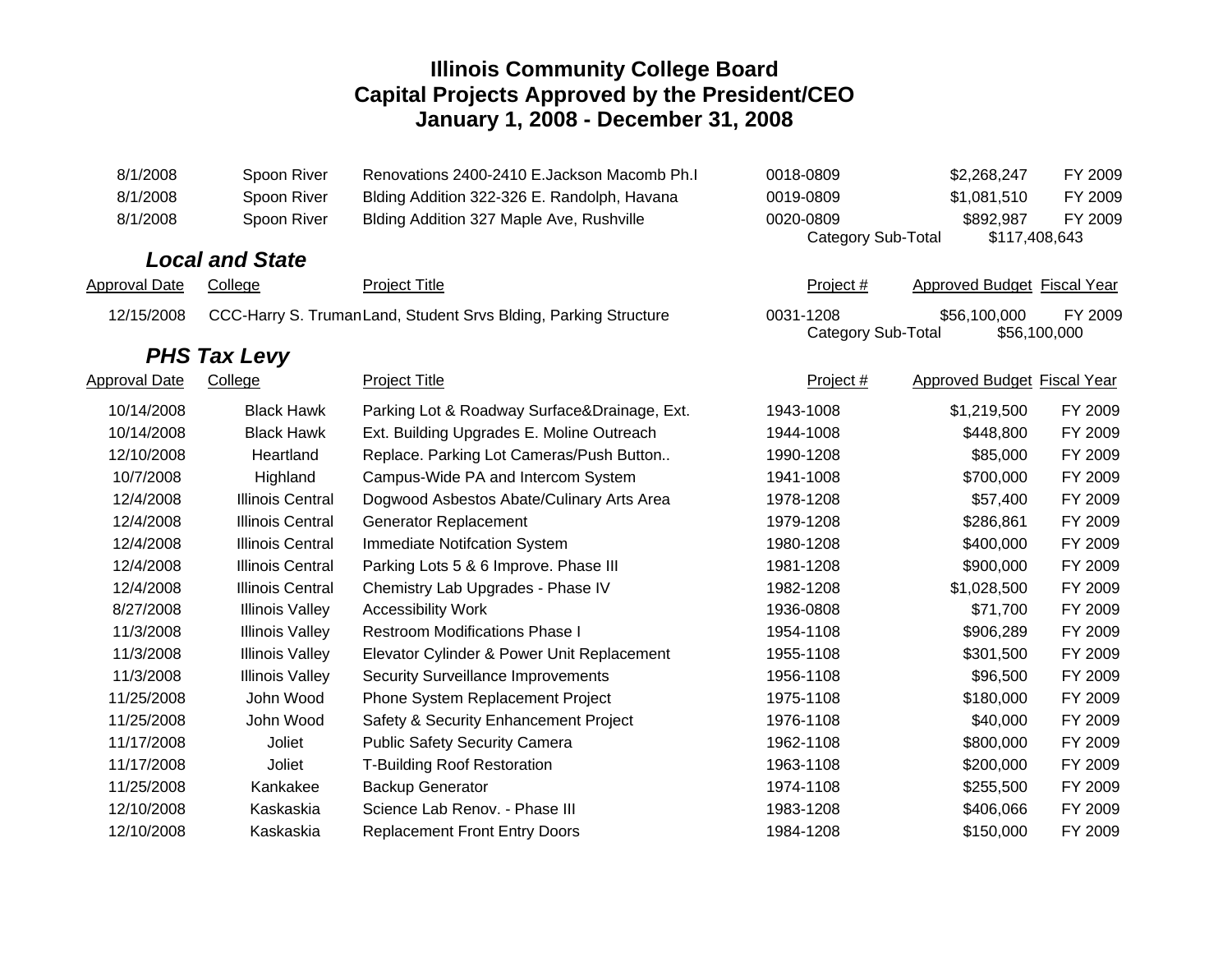| 12/10/2008 | Kaskaskia          | Replacement of Sidewalk Lights                | 1985-1208 | \$125,000   | FY 2009 |
|------------|--------------------|-----------------------------------------------|-----------|-------------|---------|
| 12/10/2008 | Kaskaskia          | Video Surveillance Security System            | 1986-1208 | \$100,000   | FY 2009 |
| 12/10/2008 | Kaskaskia          | Replacement of Air Handler Controls           | 1987-1208 | \$50,000    | FY 2009 |
| 12/10/2008 | Lake Land          | Fire Alarm Equip. & ADA Door/Restroom Upgrade | 1988-1208 | \$650,000   | FY 2009 |
| 11/3/2008  | Lincoln Land       | Mechanical & Elect. Renovations               | 1952-1108 | \$826,800   | FY 2009 |
| 11/3/2008  | Lincoln Land       | Sidewalk & Drive ADA Compliance               | 1953-1108 | \$424,380   | FY 2009 |
| 12/16/2008 | Logan              | <b>Exterior Waterproofing</b>                 | 1992-1208 | \$133,800   | FY 2009 |
| 12/16/2008 | Logan              | Mechanical/Electrical Upgrades                | 1993-1208 | \$1,069,000 | FY 2009 |
| 11/13/2008 | Moraine Valley     | Unit Ventilator Repl. Building A & B          | 1961-1108 | \$900,000   | FY 2009 |
| 12/4/2008  | Parkland           | Ext. Repair & Improvements-Phase II           | 1964-1108 | \$350,000   | FY 2009 |
| 12/4/2008  | Parkland           | Restroom Remodeling- Phase IV                 | 1965-1108 | \$350,000   | FY 2009 |
| 12/4/2008  | Parkland           | Drainage Improvements - Phase IX              | 1966-1108 | \$1,100,000 | FY 2009 |
| 12/4/2008  | Parkland           | Masonry Repair & Improve. - Phase III         | 1967-1108 | \$400,000   | FY 2009 |
| 9/18/2008  | Rend Lake          | <b>HVAC Upgrades in Three Buildings</b>       | 1942-0908 | \$205,525   | FY 2009 |
| 11/20/2008 | Richland           | Replace Energy Management System              | 1971-1108 | \$250,000   | FY 2009 |
| 11/20/2008 | Richland           | Security & Surveillance System Upgrade        | 1972-1108 | \$43,750    | FY 2009 |
| 11/20/2008 | Richland           | Fire Alarm System Modification                | 1973-1108 | \$68,750    | FY 2009 |
| 1/4/2008   | <b>Rock Valley</b> | HVAC System Renovation PEC Phase 3            | 1929-0108 | \$1,404,000 | FY 2008 |
| 1/4/2008   | <b>Rock Valley</b> | Fire Protection System Upgrade-PEC            | 1930-0108 | \$159,120   | FY 2008 |
| 5/20/2008  | <b>Rock Valley</b> | Boiler House Air Handling Unit Replacement    | 1935-0508 | \$106,800   | FY 2008 |
| 8/28/2008  | <b>Rock Valley</b> | Entrance Doors-Securty System Integration     | 1938-0808 | \$184,573   | FY 2009 |
| 8/28/2008  | <b>Rock Valley</b> | VAV Box Replacement- Woodward Tech Center     | 1939-0808 | \$267,657   | FY 2009 |
| 8/28/2008  | <b>Rock Valley</b> | <b>Building F - Siding Replacement</b>        | 1940-0808 | \$317,806   | FY 2009 |
| 11/3/2008  | <b>Rock Valley</b> | CL II Asbestos Abate. Phase I                 | 1958-1108 | \$847,605   | FY 2009 |
| 11/3/2008  | <b>Rock Valley</b> | CL I & II Sprinkler Head Replacement          | 1959-1108 | \$89,680    | FY 2009 |
| 11/3/2008  | <b>Rock Valley</b> | H. C. Areas of Rescue Assistance              | 1960-1108 | \$87,934    | FY 2009 |
| 10/7/2008  | Sandburg           | ADA Automatic Doors Upgrade                   | 1945-1008 | \$124,800   | FY 2009 |
| 10/7/2008  | Sandburg           | Classroom & Campus Emergency Alert Systems    | 1946-1008 | \$193,500   | FY 2009 |
| 10/7/2008  | Sandburg           | ADA Upgrades of Ramp, Restroom & Fire Alarm   | 1947-1008 | \$40,000    | FY 2009 |
| 11/20/2008 | Sauk Valley        | Roof Replacement Project                      | 1968-1108 | \$320,500   | FY 2009 |
| 11/20/2008 | Sauk Valley        | Windows Improvement Project                   | 1969-1108 | \$153,750   | FY 2009 |